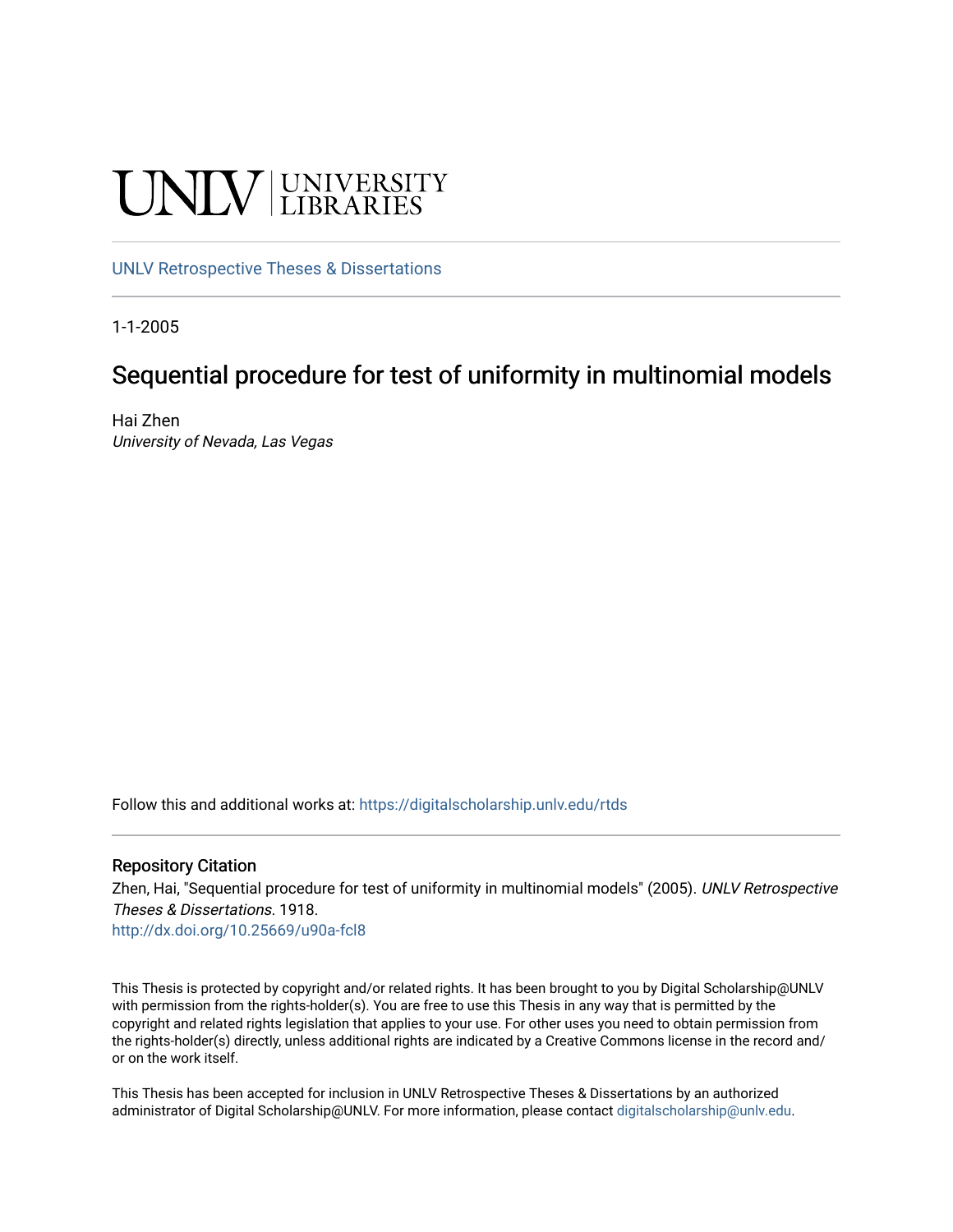#### SEQUENTIAL PROCEDURE FOR TEST OF UNIFORMITY

#### IN MULTINOMIAL MODELS

by

#### Hai Zhen

#### Bachelor of Science Anhui University, Hefei China 1988

#### A thesis submitted in partial fulfillment of the requirements for the

#### **Master of Science in Mathematical Sciences Department of Mathematical Science College of Sciences**

**Graduate College University of Nevada, Las Vegas D ecem ber 2 0 0 5**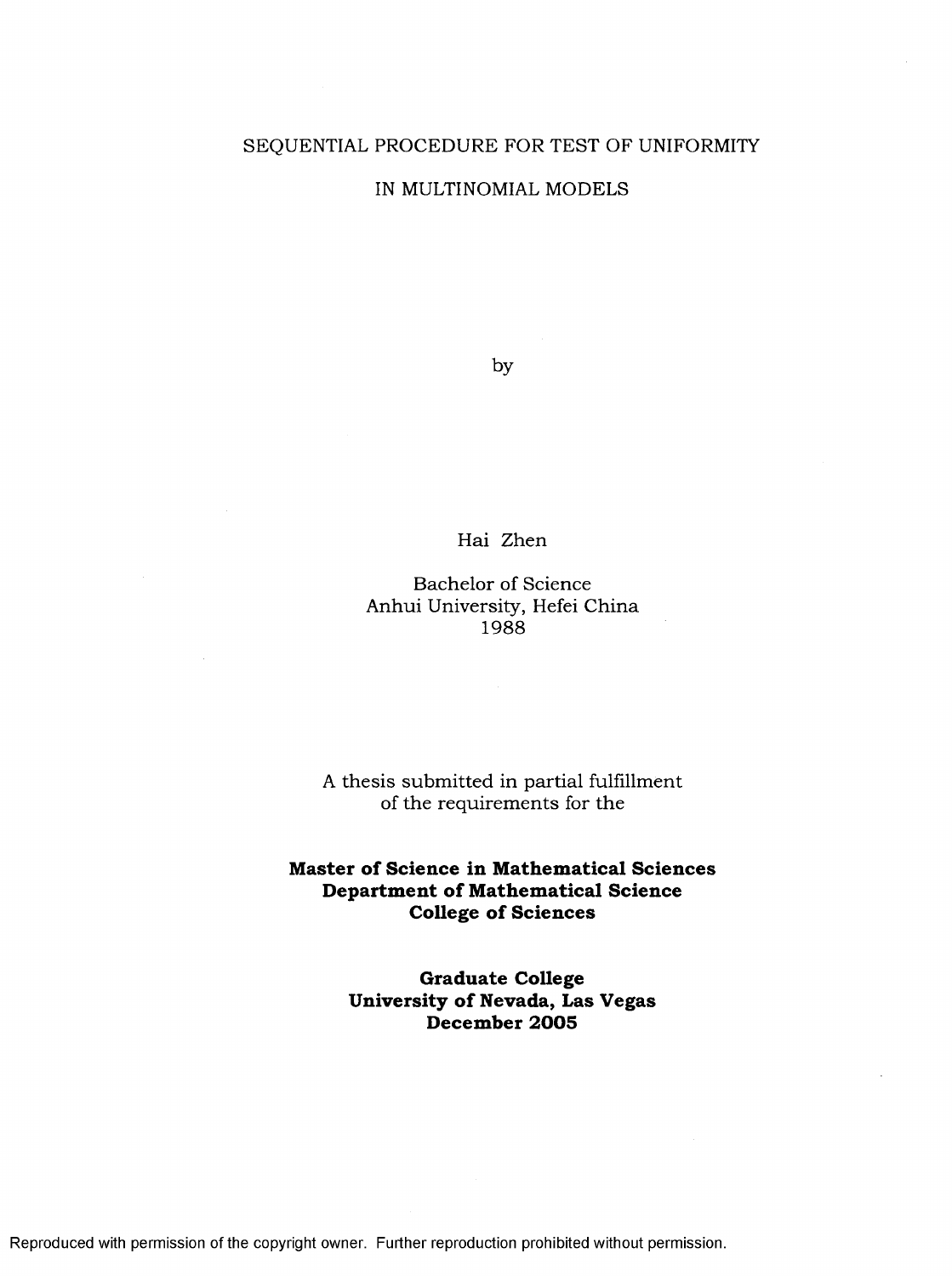UMI Number: 1435649

#### INFORMATION TO USERS

The quality of this reproduction is dependent upon the quality of the copy submitted. Broken or indistinct print, colored or poor quality illustrations and photographs, print bleed-through, substandard margins, and improper alignment can adversely affect reproduction.

In the unlikely event that the author did not send a complete manuscript and there are missing pages, these will be noted. Also, if unauthorized copyright material had to be removed, a note will indicate the deletion.



#### UMI Microform 1435649

Copyright 2006 by ProQuest Information and Learning Company. All rights reserved. This microform edition is protected against unauthorized copying under Title 17, United States Code.

> ProQuest Information and Learning Company 300 North Zeeb Road P.O. Box 1346 Ann Arbor, Ml 48106-1346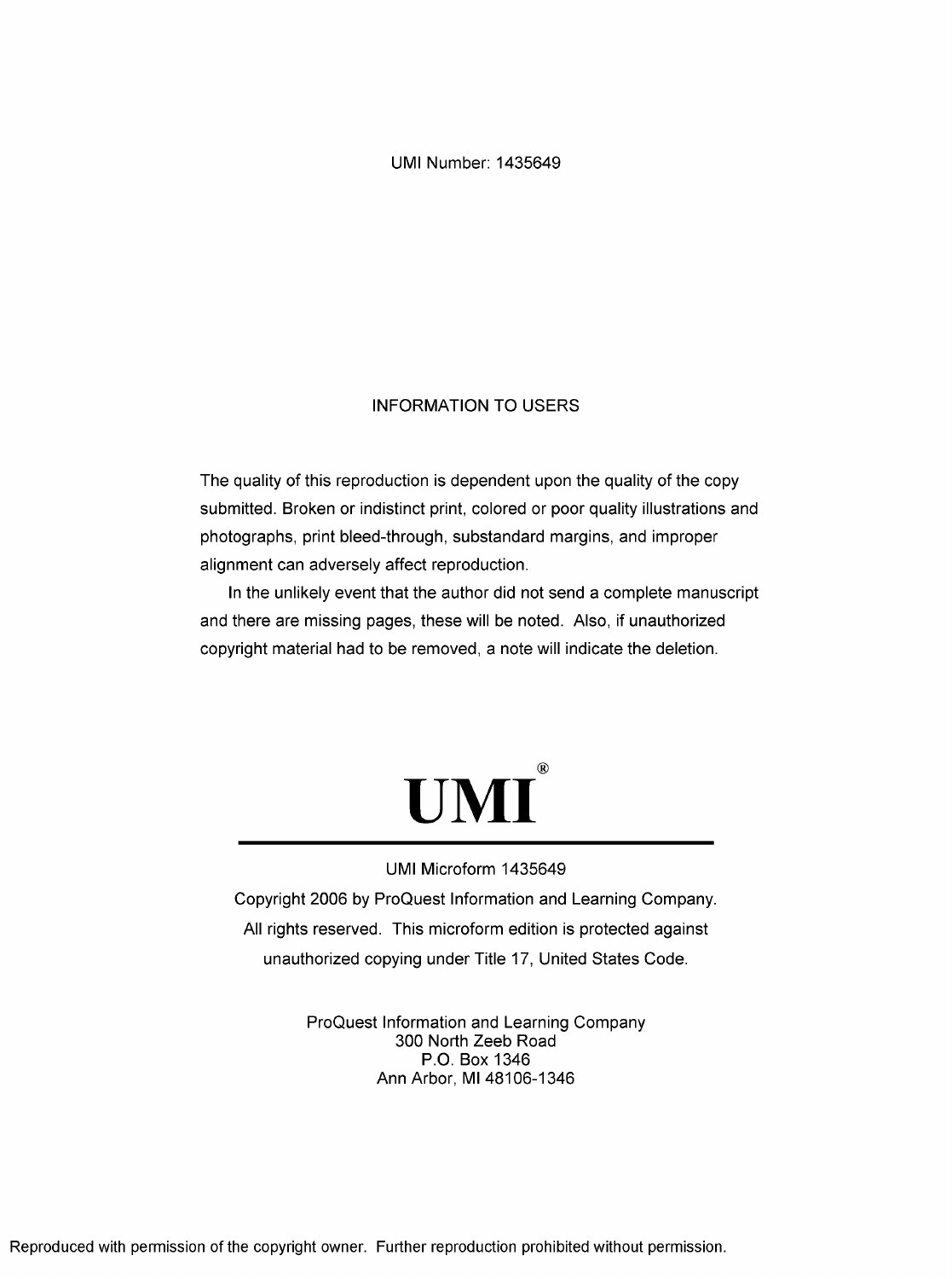

#### **Thesis Approval**

**The Graduate College University of Nevada, Las Vegas**

**November 17 .,2005\_**

**The Thesis prepared by**

**H ai Zhen**

**Entitled**

Sequential Procedure for Test of Uniformity in Multinomial Models

**is approved in partial fulfillment of the requirements for the degree of**

**Master of Science** 

jaho

*Examination Committee Chair*

*Dean of the Graduate College* 

wonne Cha  $\iota$ 

*Examination Qomm ittee Member*

*xaminatton Committee Member* <sup>7</sup>lol co

*Graduate College Faculty Representative*

1017-53

*11*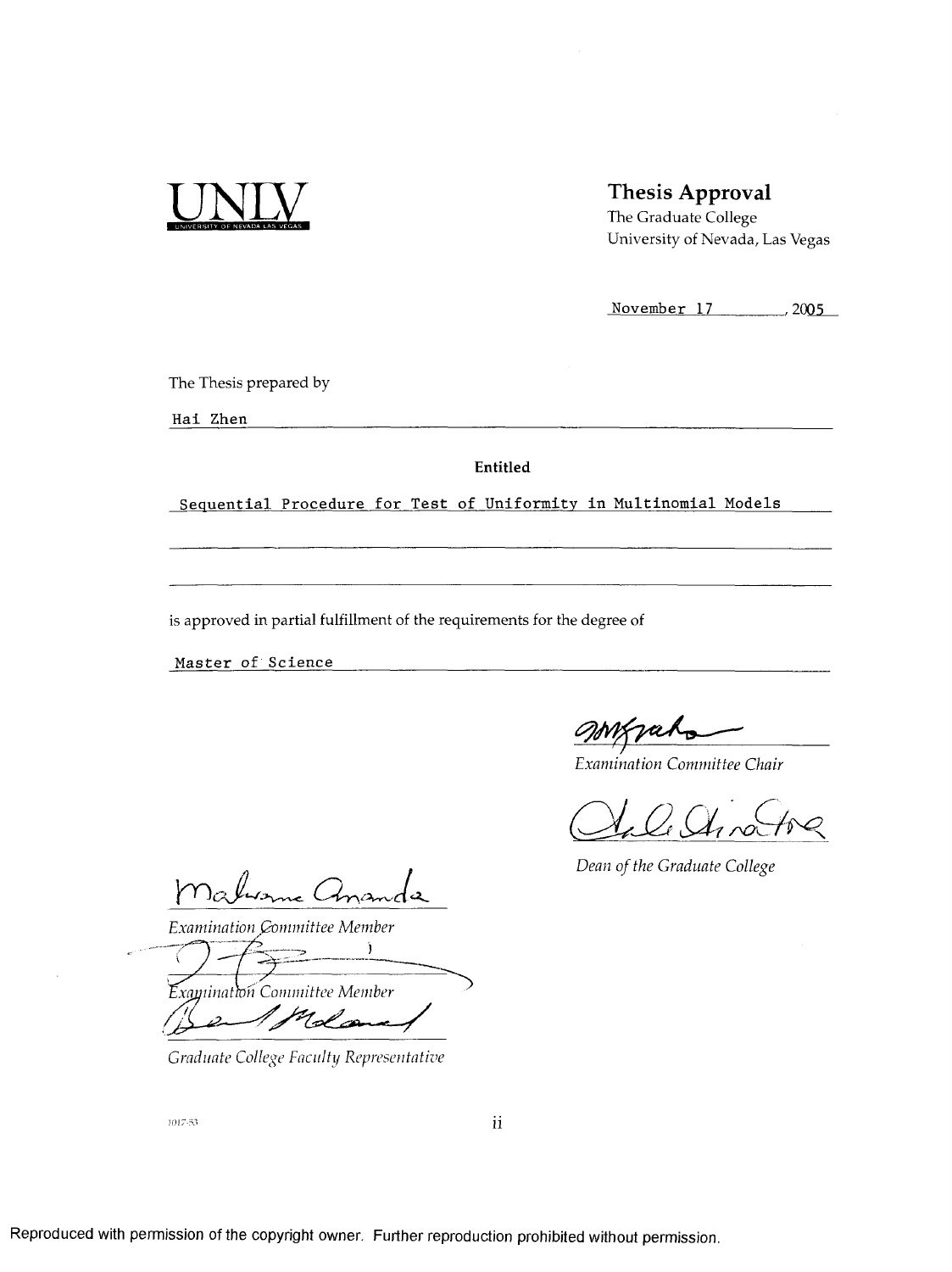#### ABSTRACT

#### **Sequential Procedure for Test of Uniformity in M ultinom ial M odels**

by

#### Hai Zhen

#### Hokwon Cho, Ph.D., Examination Committee Chair Associate Professor of Mathematical Sciences University of Nevada, Las Vegas

In this thesis we deal with a sequential procedure for testing uniformity in a given multinomial distribution using inverse sampling. From a decision theoretic point of view, we devise an efficient stopping rule that satisfies a pre-determined  $P^*$ -condition. Dirichlet distributions of Type II will be primarily used for developing the inverse-type sequential procedure based on the decision theoretic point of view. We assume a non-zero cell probability (parameter) for given multinomial models. In particular, we will be focusing on the equal probability configuration (EPC) am ong all feasible cell configurations. One of the main goals is to find optimal sample sizes that result from a desirable probability level, the probability of correct decision P{CD}, in testing uniformity in multinomial models. As an illustration, "wheel of fortune" will be considered to fit the developed model. Finally, the developed procedure will be discussed via Monte Carlo experimentation.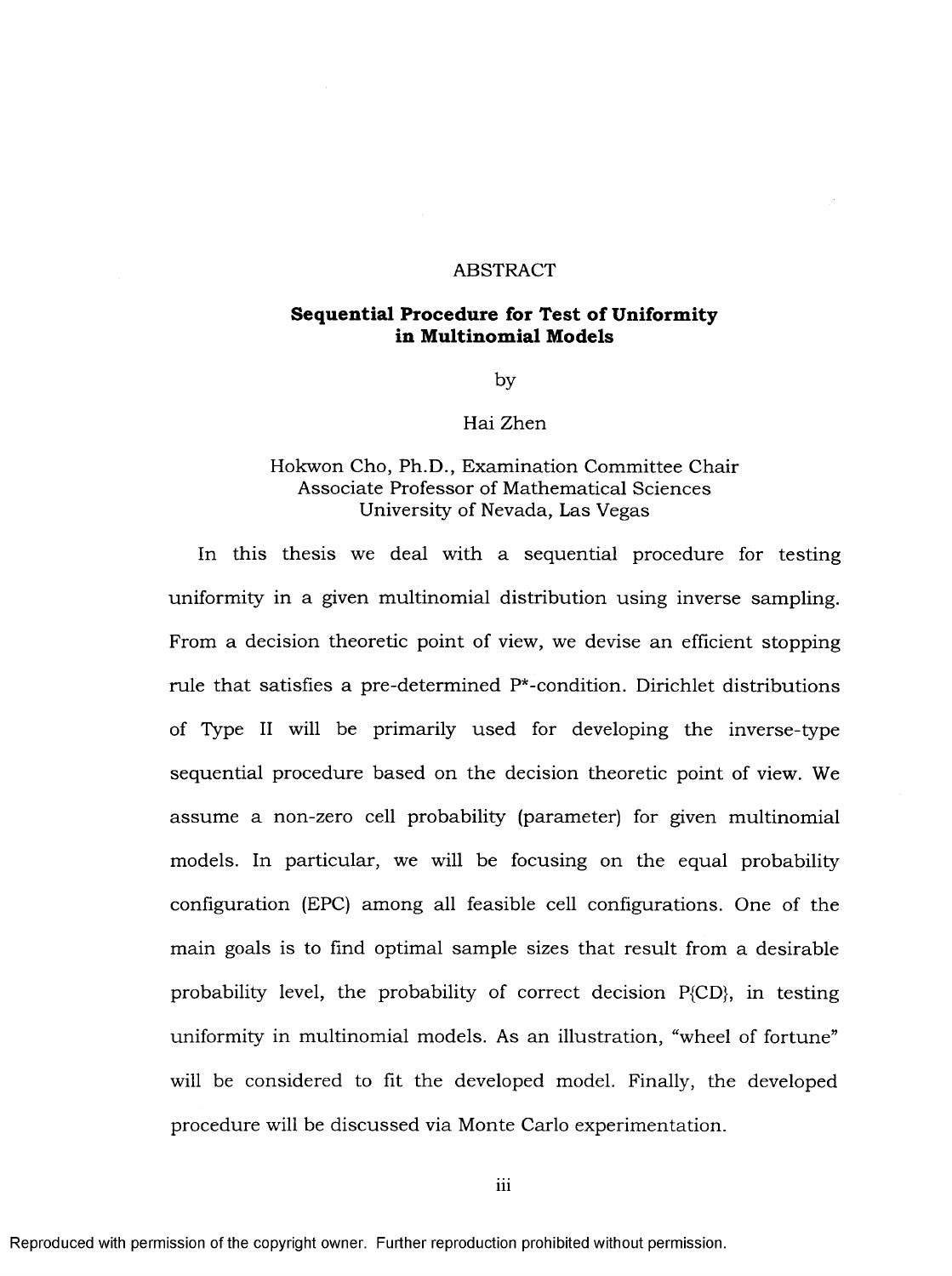#### TABLE OF CONTENTS

| CHAPTER 3 DIRICHLET TYPE II INTEGRALS & PROCEDURE 12<br>3.2 Compound CD integral and the Testing Procedure  15<br>3.3 Expected Number of Observation Under EPC  19 |  |
|--------------------------------------------------------------------------------------------------------------------------------------------------------------------|--|
|                                                                                                                                                                    |  |
|                                                                                                                                                                    |  |
|                                                                                                                                                                    |  |
|                                                                                                                                                                    |  |
|                                                                                                                                                                    |  |
|                                                                                                                                                                    |  |
|                                                                                                                                                                    |  |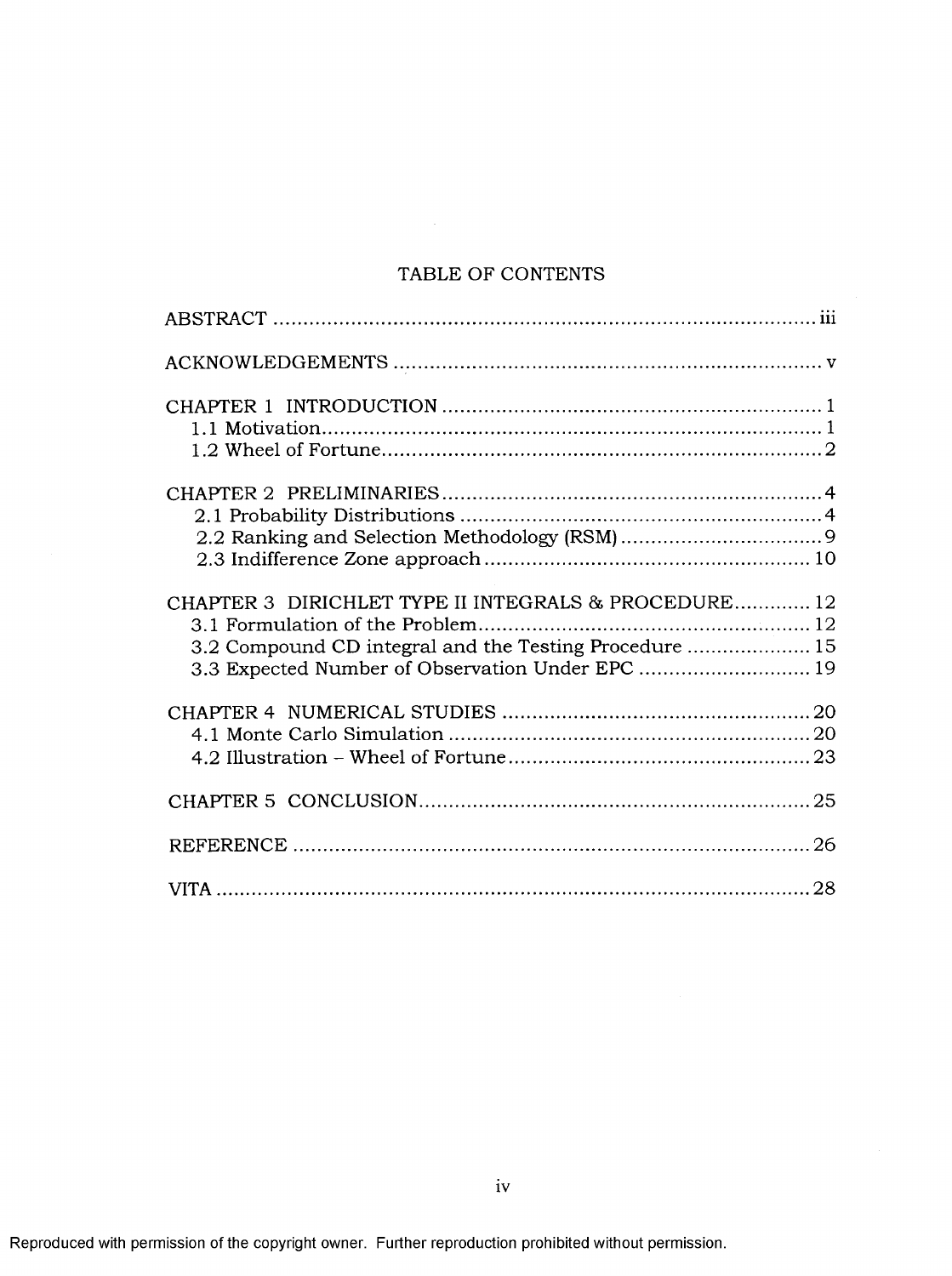#### ACKNOWLEDGEMENTS

Despite of the corkscrew path of my academic pursuit and not a serene progressive arc of my thesis writing, I have been honored and humbled by the confidence that my advisor, Professor Hokwon Cho has shown to me. I would like to express my deepest gratitude to my advisor, who also has been my mentor and friend, for his warmest encouragement and patience throughout this undertaking. His excellence in both research and teaching will always be an example to me.

My thanks also go to my respectable committee members, Professors Malwane Ananda, Chih-Hsiang Ho, Sandra Catlin and Bernard Malamud for their influence during my graduate studies.

Last, but not least, I wish to thank my families for their love and support throughout my education. Without them, I would not be able to present this paper.

 $\overline{\mathbf{V}}$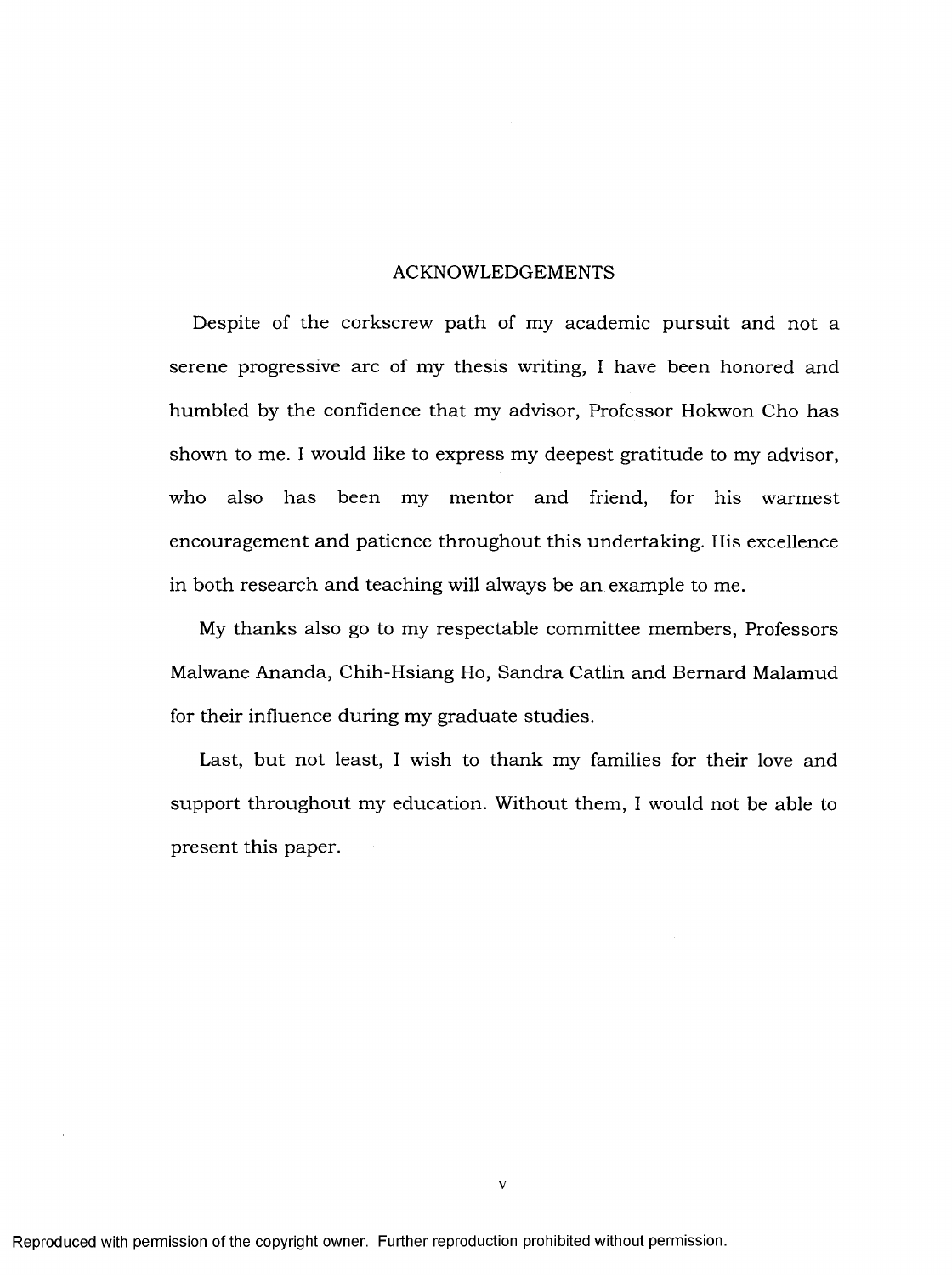#### CHAPTER 1

#### INTRODUCTION

#### 1.1 Motivation

The multinomial probability distribution is defined by specifying a several numbers of categories (or classes, or cells), say  $k \leq \infty$ , frequently known or assumed), for outcomes, which is one of the most frequently occurring statistical phenomena in decision making problems. In those decision procedures, two most important aspects of statistical decision are error control to be minimized (or maximizing the statistical confidence) and sample sizes. For instance, when we are dealing with a testing problem (with two competing hypothesis), we wish to choose a test that guarantees the maximum power among all possible statistical tests. However, this is possible only when the (given) sample sizes are the same for all possible tests, and the power of the test depends upon the sample sizes that the researchers can obtain in the experiment. Moreover, the existing fixed-sample classical tests do not provide the optimal sample sizes for any statistical tests. Suppose for a given multinomial population we are interested in cell probabilities  $(p_i, i =$ *l,2,..,k*) for all *k* categories and wish to test a hypothesis  $H_0$ :  $p_i = 1/k$ .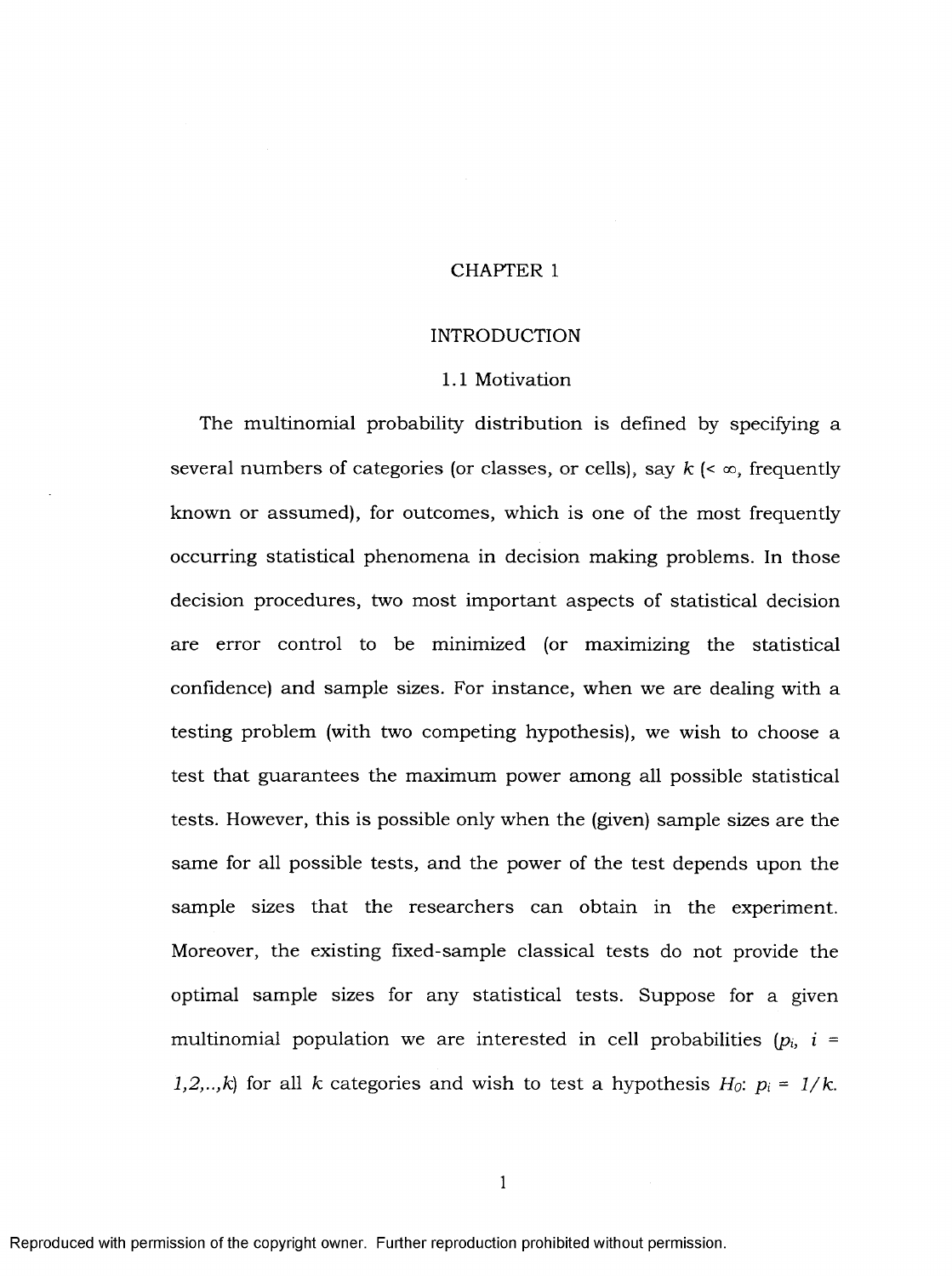Then, our decision-making procedure must reflect the fact that an appropriate sample size ensures the statistical confidence in such testing.

In this thesis, we wish to approach the problem by taking a different sampling strategy, namely the inverse sampling procedure. In particular, in many applications where samples are costly, the inverse sampling method is frequently recommended not only to reduce costly sampling units, but also to optimize sample sizes in reaching a decision. For more details about sequential sampling schemes, see Govindarajulu (1999). For an illustration we will use the well-known game – Wheel of Fortune, which has the number of categories ranging from 2 to 10 where the equal probability configuration (EPC) is assum ed. The goal is then to find an optimal stopping time rule that satisfies the prescribed probability level  $P^*$  to test of uniformity utilizing the Ranking and Selection Methodologies (RSM).

#### 1.2 Wheel of Fortune

A feeling of adventure is an element of games. We compete against the uncertainty. The course of the game and its outcome change each time we play. The future remains in darkness. That is what keeps things entertaining and generates excitement.

The popularity of wheel of fortune proves this point over and over again. Random influences occur in games involving dice, wheel of fortune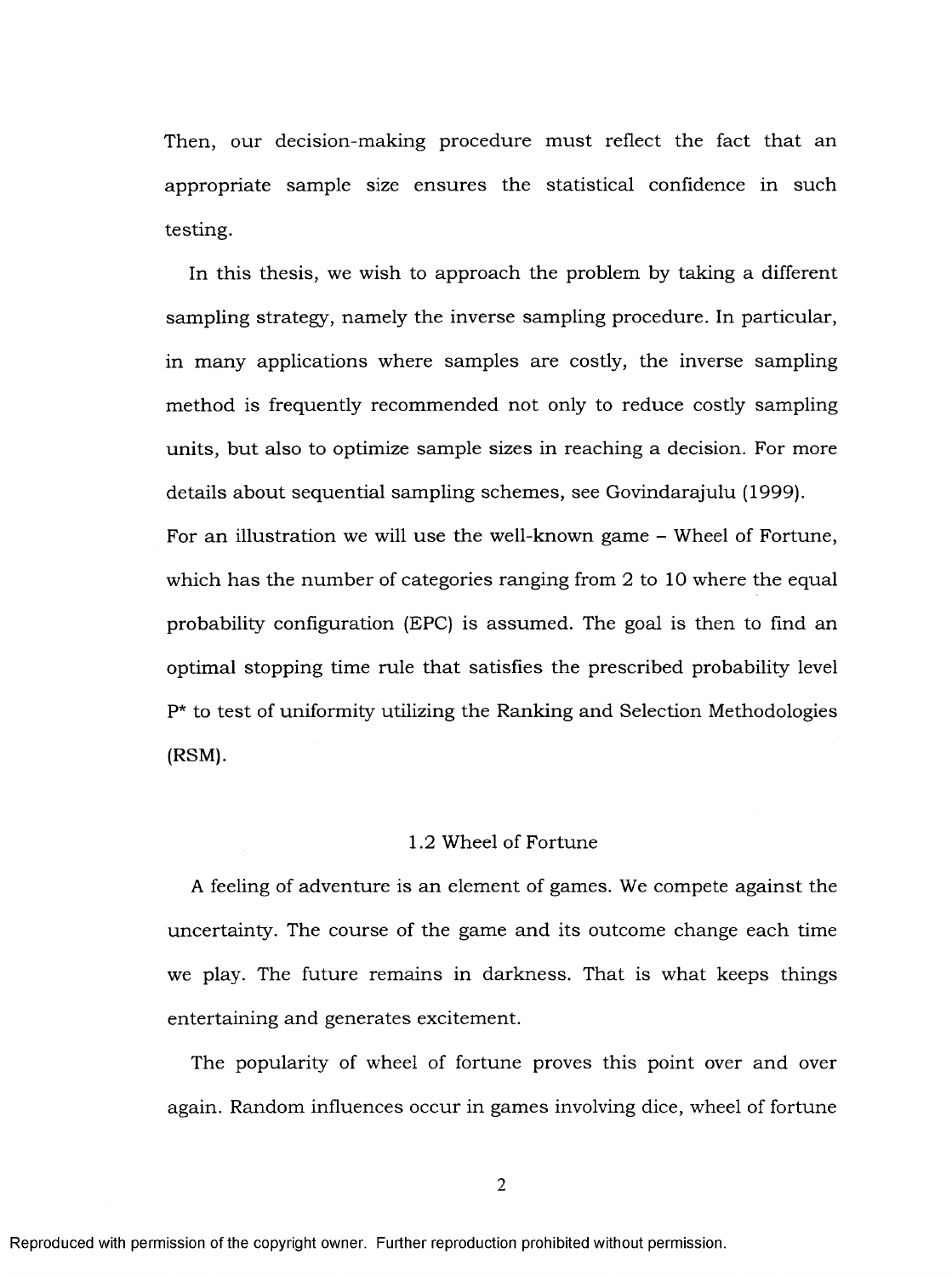and the mixing of cards. The course of a game, in accordance with its rules, is determined not only by the decision made by the players, but by the results of random processes. If the influence of chance dominates the decisions of the players, then we speak of a game of chance, therefore, we are always in quest of the equiprobability.

A wheel of fortune is a game by spinning the wheel that has several categories with specified outcomes such as amount of reward. A contestant usually takes the wheel for a spin and waits until it stops completely. Then, the observer declares the category (i.e. outcome) that the indicator points exactly one of possible categories.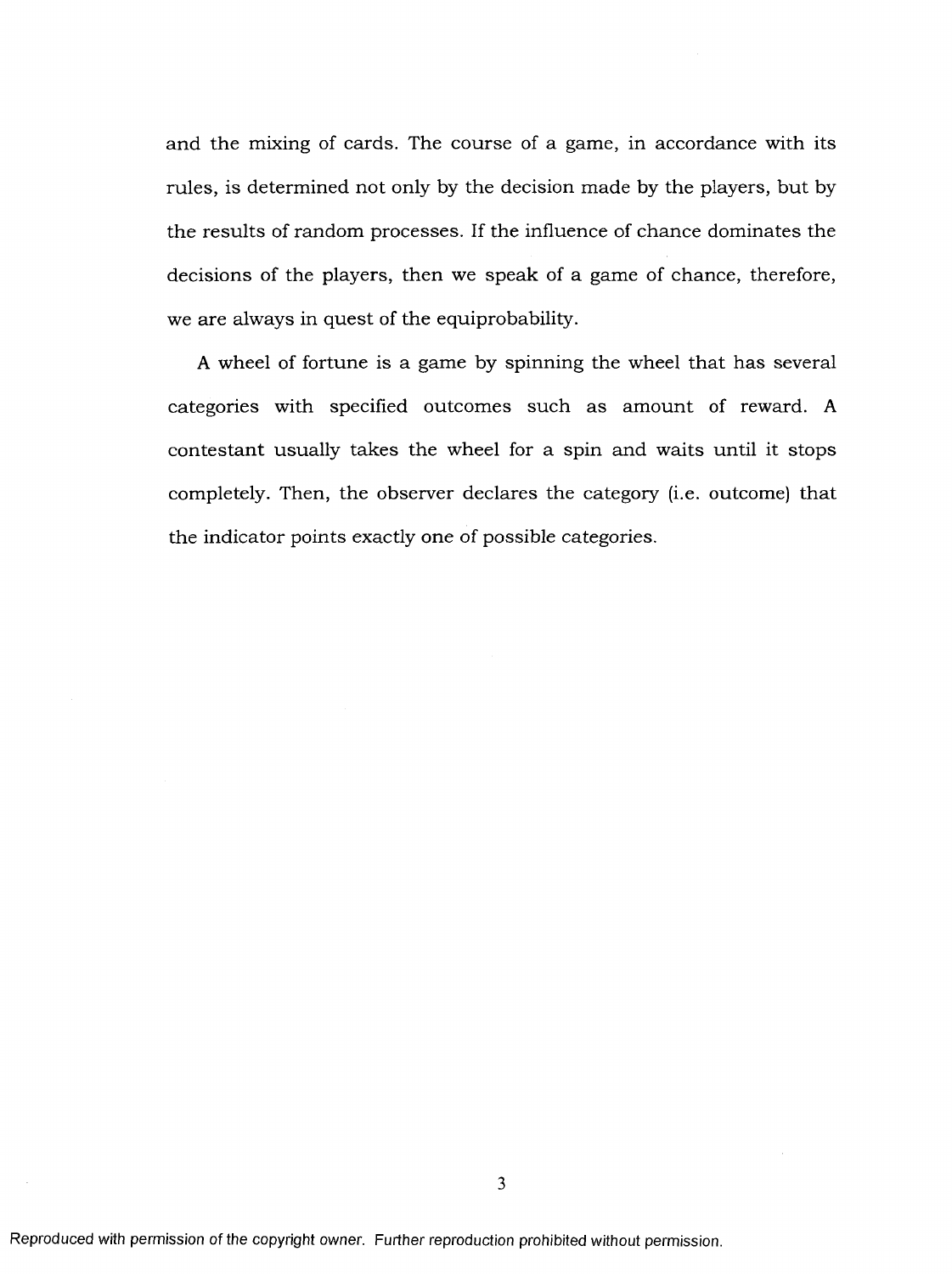#### CHAPTER 2

#### PRELIMIARIES

#### 2.1. Probability Distributions

#### **Binomial Distribution**

Binomial probability mass function takes the form

$$
p_m = P\{X = m\} = {n \choose m} p^m (1-p)^{n-m}, m = 0, 1, ..., n,
$$
 (2.1)

where  $0 \le p \le 1$ . We denote the binomial distribution by  $X \sim Bin(n, p)$ . By definition, we have that  $E(X) = np$ ,  $Var(X) = np (1-p)$ .

#### Beta Distribution

The beta distribution is an absolutely continuous distribution whose probability density function defined on the interval [0,1] is given

$$
f(x) = \frac{1}{B(\alpha, \beta)} x^{\alpha - 1} (1 - x)^{\beta - 1}
$$
 (2.2)

where  $\alpha$  > 0,  $\beta$  > 0, are parameters, and the beta function B ( $\alpha$ ,  $\beta$ ) is

$$
B(\alpha, \beta) = \frac{\Gamma(\alpha)\Gamma(\beta)}{\Gamma(\alpha + \beta)}
$$

The expected value and variance of a beta random variable X with parameters  $\alpha$  and  $\beta$  are given by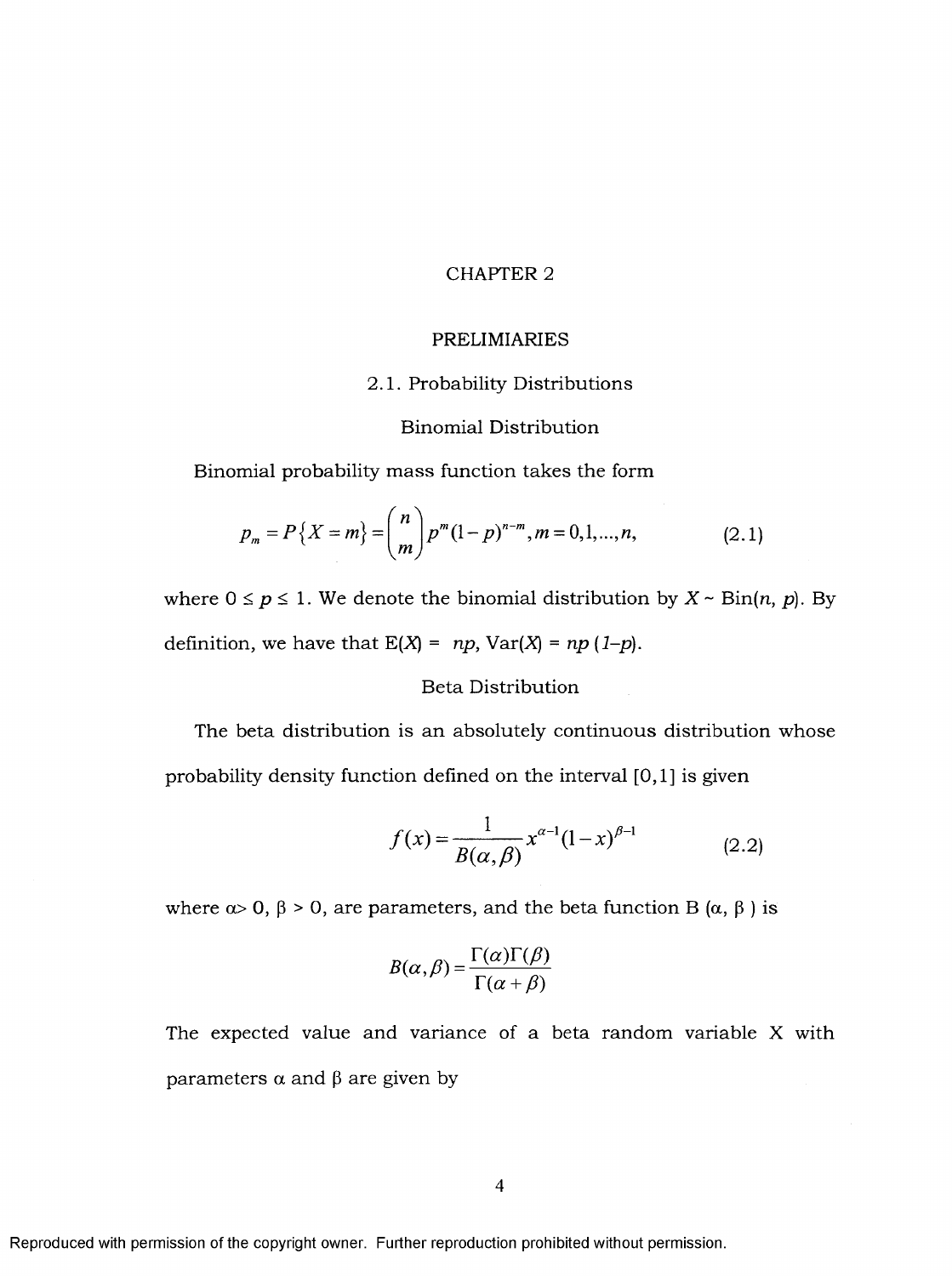$$
E(X) = \frac{\alpha}{\alpha + \beta}
$$

$$
V(X) = \frac{\alpha \beta}{(\alpha + \beta)^2 (\alpha + \beta + 1)}
$$

It is worthwhile to see the relationship between binomial distribution and beta distribution.

Let X be Bin  $(n, p)$ , from time to time, we need to calculate  $P\{X \leq m\}$  or  $P\{X \geq m\}$ , then we have

$$
P\{X \ge m\} = 1 - P\{X < m\} = \sum_{k=m}^{n} \binom{n}{m} p^m (1-p)^{n-m}
$$

It is not difficult to see that computation gets unmanageable for large values of  $m$  and  $n$ . Hence, we have the following

$$
\sum_{k=m}^{n} {n \choose m} p^{k} (1-p)^{n-k} = \frac{n!}{(m-1)!(n-m)!} \int_{0}^{p} x^{m-1} (1-x)^{n-m} dx
$$

from this, the binomial tail probability can be calculated through beta Function, furthermore, comparing these two pdfs, we can see beta distribution is nothing but a binomial distribution replacing  $p$  with  $x$ , and *n*, *n*-*m* with  $\alpha$ -1,  $\beta$ -1.

#### **Multinomial Distribution**

The Multinomial distribution is a multivariate generalization of the binomial distribution discussed in Subsection 2.1. Suppose that *n* independent trials of same experiment are conducted, each having  $k$ mutually exclusive and exhaustive possible outcomes (or cells). Let  $p_i$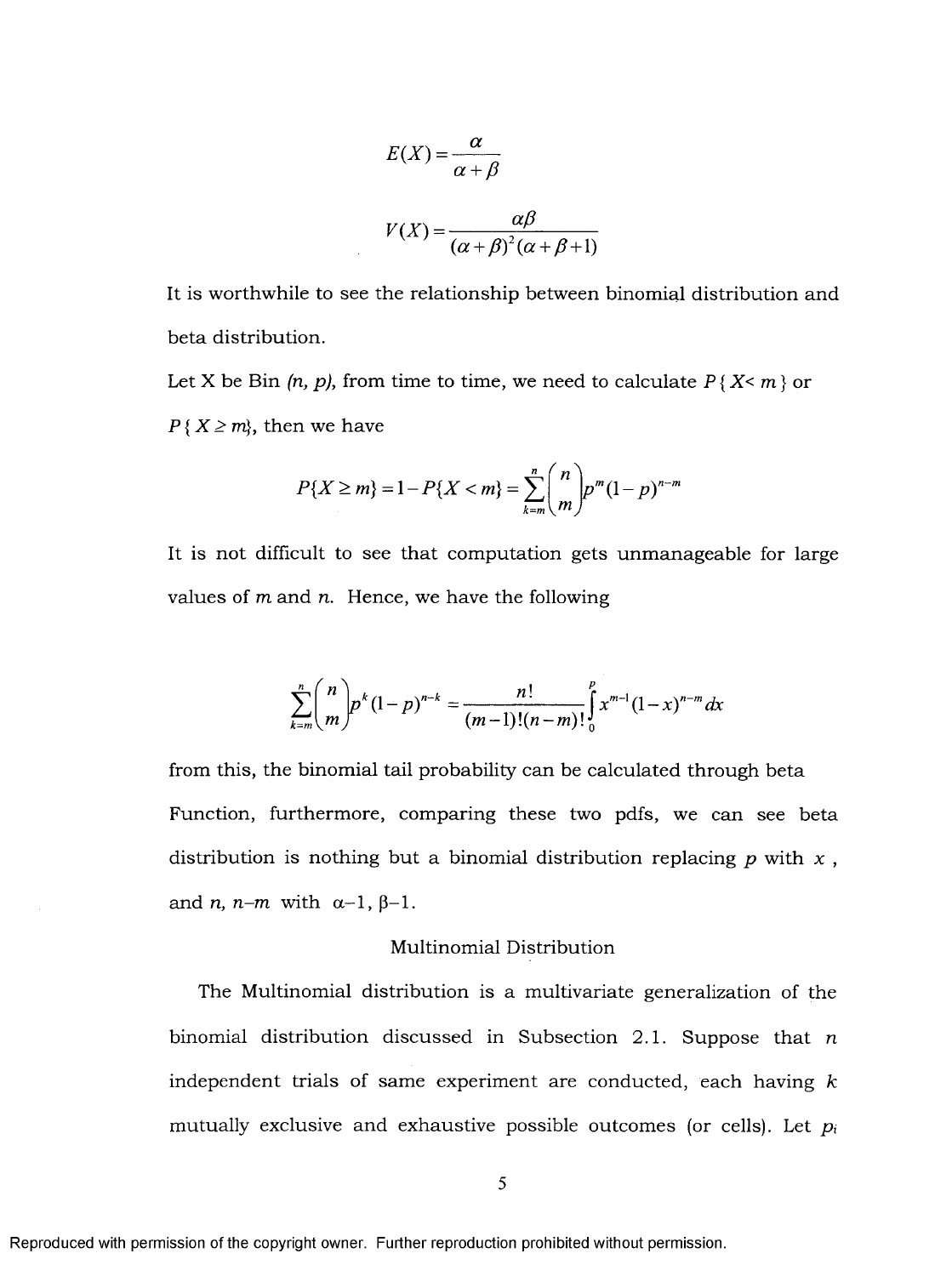$(0 < p_i < 1, \sum_{i=1}^{k} p_i = 1)$  denote the single-trial probability of the event associated with *i*th cells  $(1 \le i \le k)$ , and let  $Y_{i,n}$  be the number of outcomes falling in cell  $i$  ( $1 \le i \le k$ ) after *n* observations have been taken. Then  $0 \leq Y_{i,n} \leq n$  and  $\sum_{i=1}^{k} Y_{i,n} = n$ . The k-variate discrete random variable **Y**  $=$  ( $Y_{1,n}$ ,  $Y_{2,n}$ , ...  $Y_{k,n}$ ) has the probability mass function

$$
P\{\mathbf{Y} = (y_1, y_2, ..., y_k)\} = \frac{n!}{\prod_{i=1}^k y_i!} \prod_{i=1}^k p_i^{y_i},
$$
\n(2.3)

and we say **Y** has the multinomial distribution with parameters *n* and  $\mathbf{p} = (p_1, p_2, \ldots p_k)$ .

#### Dirichlet Distribution

The Dirichlet distribution, being the multivariate generalization of Beta distribution, is also an absolutely continuous distribution with its probability density function of *{Xi, X2,...,Xn)* given by

$$
p_{X_1, X_2, \dots, X_n}(x_1, x_2, \dots, x_n) = \frac{\Gamma(a_1 + \dots + a_{n+1})}{\Gamma(a_1) \cdots \Gamma(a_{n+1})} x_1^{a_1 - 1} \cdots x_n^{a_n - 1} (1 - \sum_{i=1}^n x_i)^{a_{n+1} - 1},
$$
 (2.4)

where  $\mathbf{a_i} > 0$  ,  $\ i = 1,2,\ldots,n+1$  and  $(x_1,...,x_n) \in \mathbf{S}_n$  .

Wilks (1962) was the first to use the terminology "Dirichlet distribution" for random variable having the density function (2.4). He explained how these distributions arise in the construction of distribution-free tolerance intervals and other connections between the Dirichlet distributions and the theory of order statistics. Dirichlet distribution is also the conjugate prior of multinomial distribution in Bayesian statistics.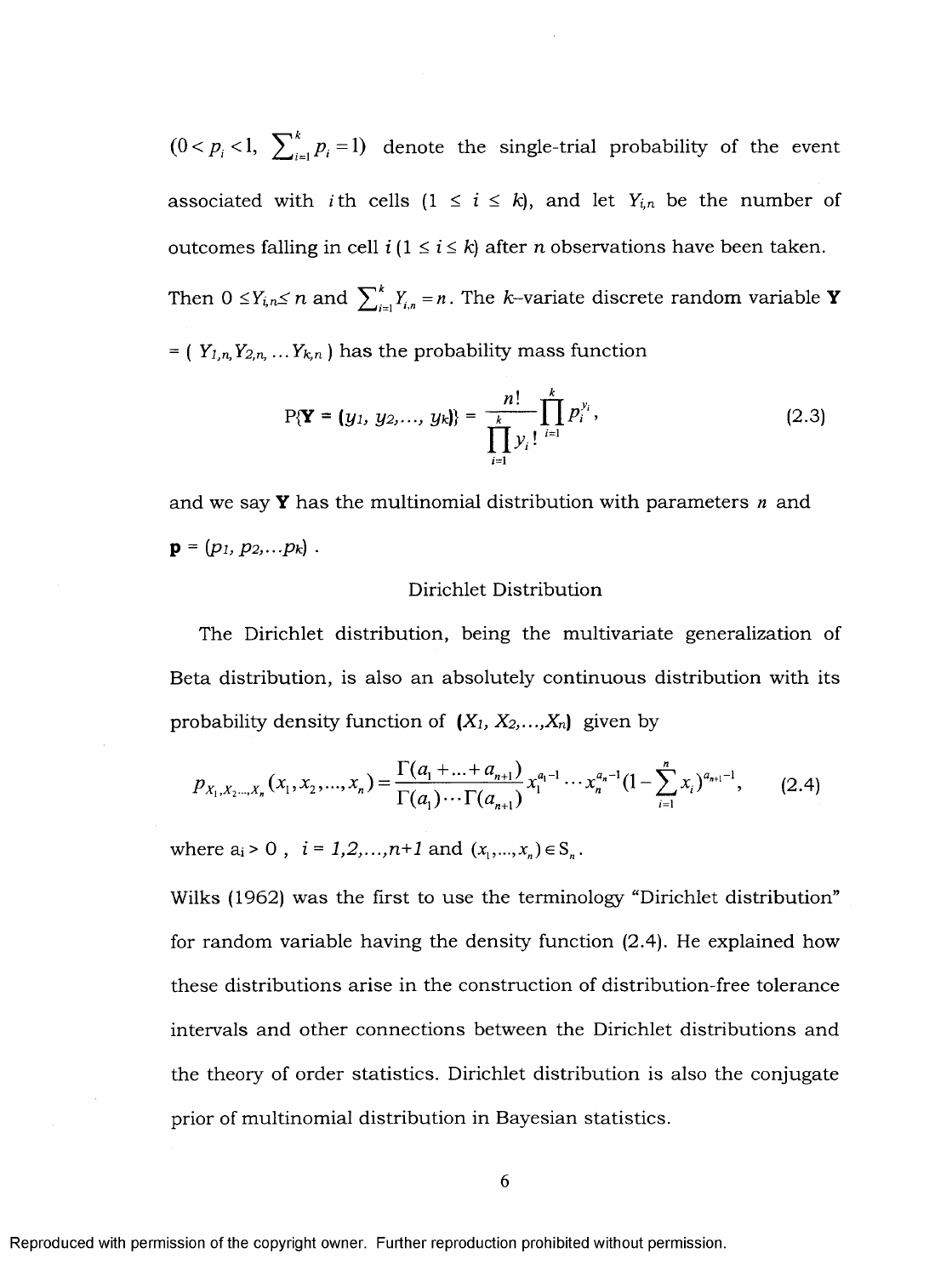The Dirichlet distribution of type II can be derived by choosing random variable *Y* appropriately. If we consider the following transformation

$$
Y_1 = \frac{X_1}{1 - X_1 - \dots - X_n}, \dots, Y_n = \frac{X_n}{1 - X_1 - \dots - X_n}
$$

and equivalently we have

$$
X_1 = \frac{Y_1}{1 + Y_1 + \dots + Y_n}, \dots, X_n = \frac{Y_n}{1 + Y_1 + \dots + Y_n}.
$$

The Jacobian of this transformation is  $(1+Y_1+\cdots+Y_n)^{-(n+1)}$ , then we can derive the density function of  $\mathbf{Y}=(Y_1,...,Y_n)$  as (2.5) from (2.4)

$$
p_{Y_1, Y_2, \dots, Y_n}(y_1, y_2, \dots, y_n) = \frac{\Gamma(a_1 + \dots + a_{n+1})}{\Gamma(a_1) \cdots \Gamma(a_{n+1})} (y_1^{a_1 - 1} \cdots y_n^{a_n - 1}) / (1 + \sum_{i=1}^n y_i)^{\sum_{i=1}^n a_i} .
$$
 (2.5)

It is also called inverted Dirichlet distribution, a multivariate generalization of beta distribution of second kind, a number of examples of its applications can be found in Sobel (1985). This distribution (2.5) can be derived from independent gamma random variables (Wilks, 1962). Especially, the cdf of the Dirichlet distribution is named Incomplete Dirichlet type I integral which is a direct generalization of the incomplete beta distribution for the m ultinom ial case (see Sobel, 1977). The two integrals are called *I* and J functions. They were intensely studied in Sobel (1977) and expressed as the following

$$
I_{p}^{(b)}(r, n) = \frac{n!}{(n-R)! \prod_{i=1}^{b} \Gamma(r_{i})} \int_{0}^{p_{1}} \int_{0}^{p_{2}} ... \int_{0}^{p_{b}} (1 - \sum_{i=1}^{b} x_{i})^{n-R} \prod_{i=1}^{b} x_{i}^{r_{i}-1} dx_{i}
$$
(2.6)

 $\overline{7}$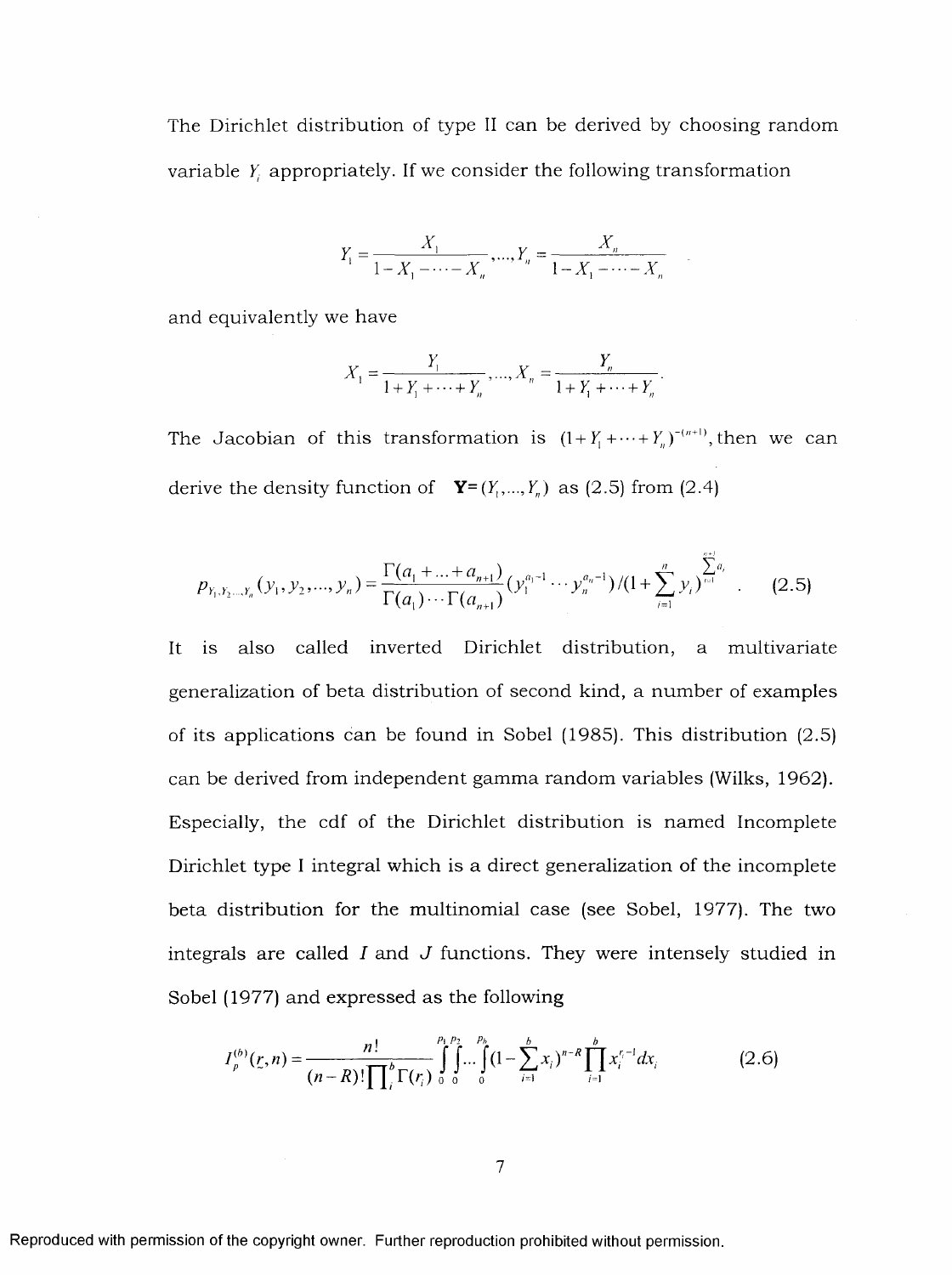where we assume  $0 < p_i < 1/b$ ,  $n \ge R$ ,  $R = \sum r_i$  and  $m = n - R + 1$ , see (2.7).  $\overline{1}$ 

In general, this Dirichlet integral can be used with most of multinomial problems, especially in max and min frequency in homogeneous multinomial (Sobel, 1977).

#### The Incomplete Dirichlet Type II Integral

The cdf of Dirichlet type II distribution is named the incomplete Dirichlet type II integral, which is a direct generalization of incomplete beta distribution of second kind. A b-variate random vector  $(X_1,...,X_k)$  is said to be a Dirichlet Type II distribution with parameters  $(r_1, ..., r_b; m) = (\vec{r}, m)$  if the joint density function is given by

$$
f_b(\vec{x}, \vec{r}, m) = \frac{\Gamma(m+s)}{\Gamma(m) \prod_{i=1}^{b} \Gamma(r_i)} \frac{\prod_{i=1}^{b} x_i^{r_i - 1}}{(1 + \sum_{i=1}^{b} x_i)^{s+m}}
$$

over the b-dimensional positive orthant  $R_b = \{(x_1, x_2,...,x_b); x_i \ge 0, i = 1,...,b\}$ and is zero outside  $R_b$ ,  $s = \sum_{i=1}^{b} r_i$  then we have  $\bar{x} \sim D_{2}(\bar{r},m)$ . based on this, two incomplete dirichlet type-II integrals C and D functions are defined as below:

$$
C_{\bar{a}}^{(b)}(\vec{r},m) = \int_{0}^{a_b} \dots \int_{0}^{a_1} f_b(\vec{x}, \vec{r}, m) \prod_{i=1}^{b} dx_i
$$
 (2.7)

$$
D_{\bar{a}}^{(b)}(\vec{r},m) = \int_{a_b}^{\infty} \dots \int_{a_1}^{\infty} f_b(\vec{x}, \vec{r}, m) \prod_{i=1}^{b} dx_i
$$
 (2.8)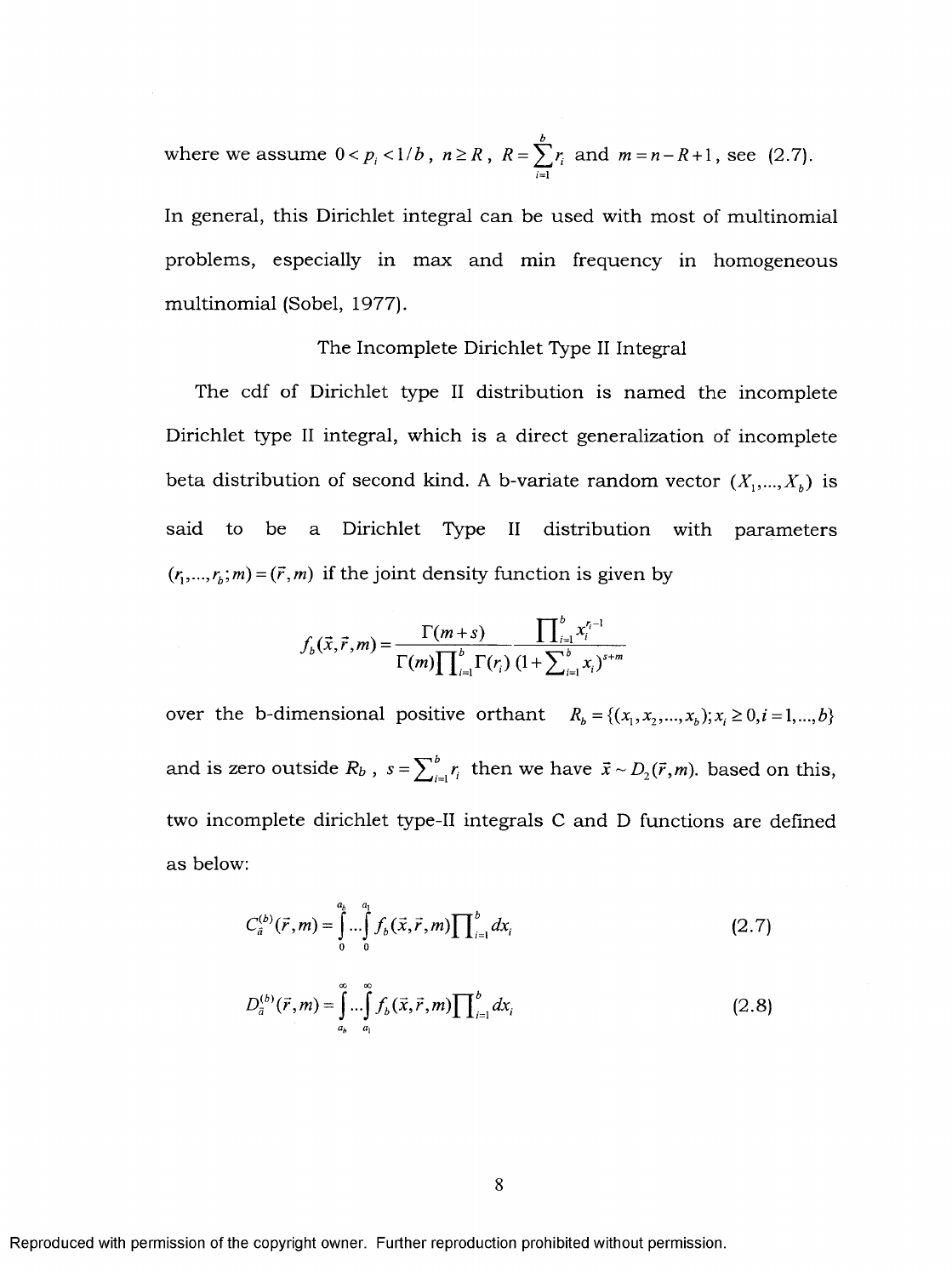where  $\vec{a} = (a_1, ..., a_b)$ ,  $\vec{r} = (r_1, ..., r_b)$ ,  $a_1, ..., a_b$  are nonnegative,  $r_1, ..., r_b$ , *m* are all positive and  $b$  is a positive integer. Then, Olkin and Sobel (1965) have shown the following

$$
P(E_1) = C_a^{(b)}(z, m),\tag{2.9}
$$

$$
P(E_2) = D_a^{(b)}(r, m),\tag{2.10}
$$

where  $a_i = \frac{P_i}{p_i}$ ,  $(i = 1,2,...,b)$ , (b+1)st cell as counting cell.  $P_{b+1}$ 

 $E_1$  and  $E_2$  represent minimum and maximum frequency events in its own right from those cells at stopping time.

$$
E_1 = \{f_1 \ge r_1, ..., f_b \ge r_b \text{ at stopping time when } f_{b+1} = \text{m for the first time}\}.
$$

 $E_2 = \{f_1 < r_1, \ldots, f_b < r_b \text{ at stopping time when } f_{b+1} = \text{m for the first time}\}.$ 

A detailed interpretation of the above expression can be found in Cho (2003).

#### 2.2 Ranking and Selection Methodology (RSM)

Ranking and Selection is one of statistical methodologies in statistical multiple decision theory, which is commonly described by selecting (a set of) the best or largest cell(s) from the categories in a given multinomial population.

Let  $\mathbf{X} \sim M(n, p_i)$ ,  $i = 1, 2, ..., k$  and denote the ordered  $p_i$ 's

$$
p_{[1]} \leq p_{[2]} \leq ... \leq p_{[k]}.
$$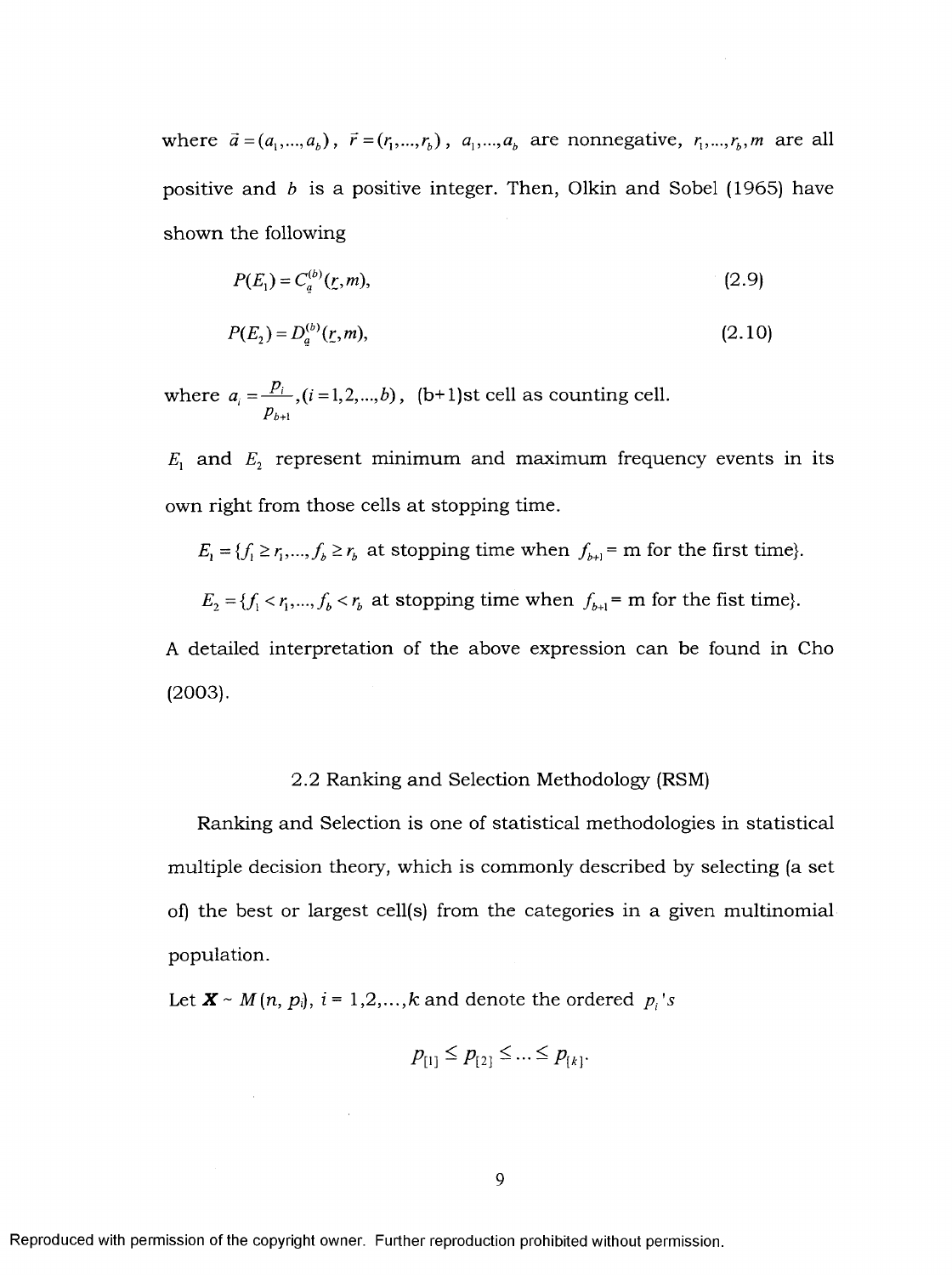Consider the problem of selecting the cell associated with the largest probability  $p_{\mu}$ . To approach a multiple decision problem, there are two classical formulations of the problem; one is the indifference zone approach due to Bechhofer (1954) and, Bechhofer and Sobel (1954), who began as an alternative to the traditional analysis of variance, the other is the subset selection approach due to Gupta (1956) and, Gupta and Sobel (1957). These two approaches basically became the Ranking and Selection group of methodologies (RSM) we know today and which continue to develop. For applications, the former one can be used to the multiple comparisons in the analysis of experimental design, while the subset selection approach can be used to the general selecting procedures in multiple decision problems. For more details, refer the following two pioneering monographs; Gibbons, Olkin and Sobel (1977), and Gupta and Panchapakesan (1979). We will only focus on the indifference zone formulation in this thesis.

#### 2.3. Indifference Zone Formulation

In 1954, Bechhofer introduced the concept of Ranking and Selection. He describes a problem in which the goal is to select the population with the largest mean for some population statistic from a set of  $t$  normal populations. Thus the goal of the indifference zone approach is to select a single cell and claim that it has cell probability  $p_{[k]}$ . Consider a procedure which selects the cell associated with  $p_{[k]} = \max_{1 \le i \le l} \{p_i\}$ , the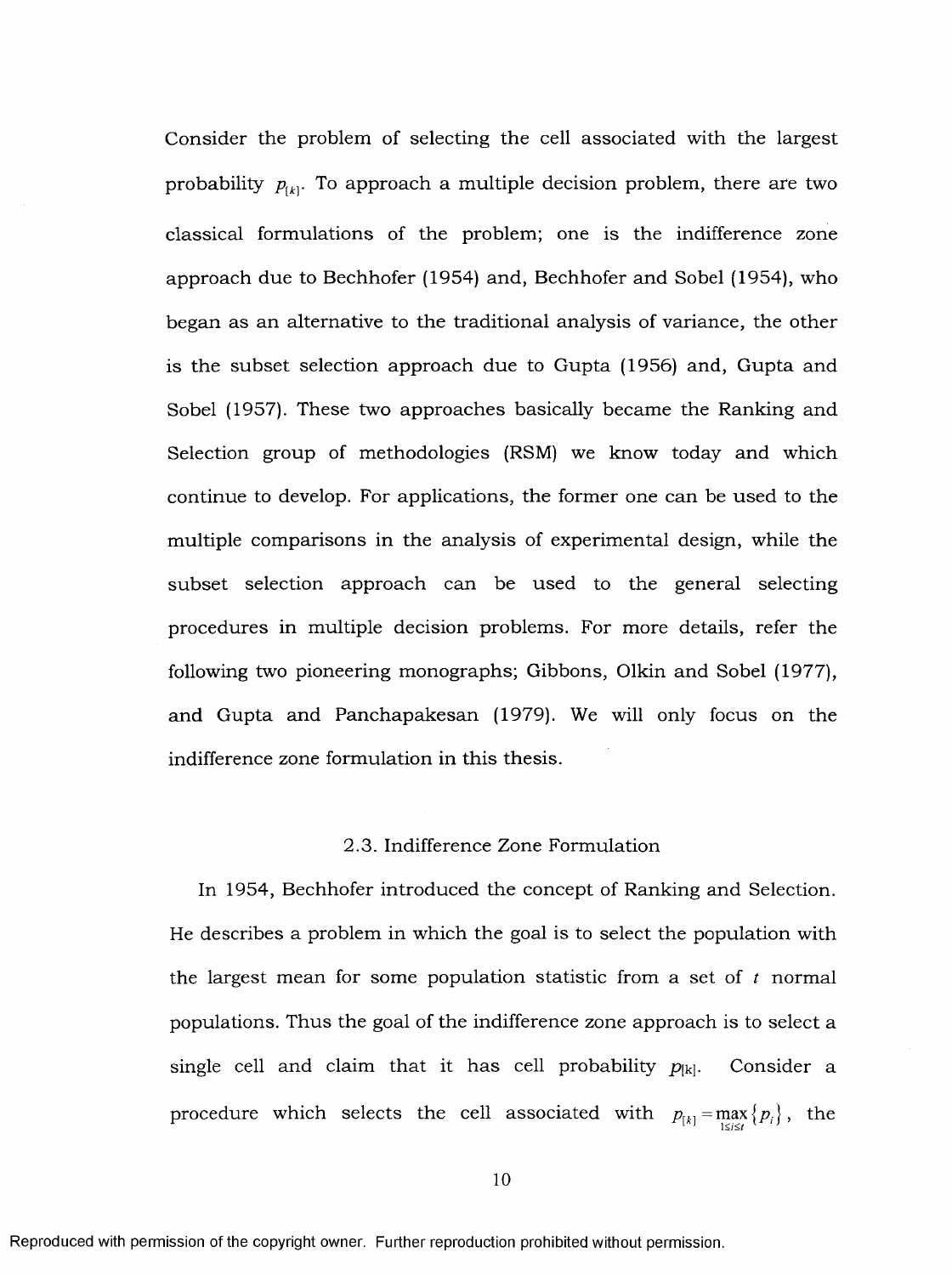statistical issue is to determine the minimum sample size *n* to be used in the procedure to guarantee a pre-specified probability of correctly identifying the cell associated with  $p_{[k]}$ , a "Correct Selection (CS)" for this formulation. In addition, we may be indifferent in the selection of a cell when two cells are nearly the same. To quantify this, define  $\delta$  to be indifference zone, if  $p_{k} - p_{k-1} < \delta$ , we will be indifferent to choosing  $p_{k}$  or  $p_{[k-1]}$ . Therefore, the probability of correct selection

$$
P\{CS\} = P\{p_{[k]} > p_{[i]} \mid p_{[k]} - p_{[i]} > \delta\} \ge P^*, \forall i \neq k
$$

where  $\{\delta, P^*\}$  are pre-specified. Since  $P\{CS\} = 1/k$  can be achieved by simply choosing a cell at random, then  $1/k < P^* < 1$  is required. If we use parameter ratio, we can have the following expression: given  $\delta > 0$  and 0  $< \alpha < 1$ , choose the smallest *n* such that

$$
P\{CS\} \geq 1 - \alpha
$$

for all  $\mathbf{p} = \{p_{[k]} \ge \delta p_{[k-1]}\}\$ , since we are regarded as indifferent to which cell is selected when  $p_{k} - p_{k-1} < \delta$ . Similarly, the sample size *n* is chosen so that

$$
\inf_{P} P\{CS \mid R\} = \lim_{P \to P_{EPC}} P\{CS \mid R\}
$$

for the case of LFC and EPC

In this Section, we presented some basic distributions, their notations, their properties, and interrelationships, which play fundamental roles in deriving our subsequent study method.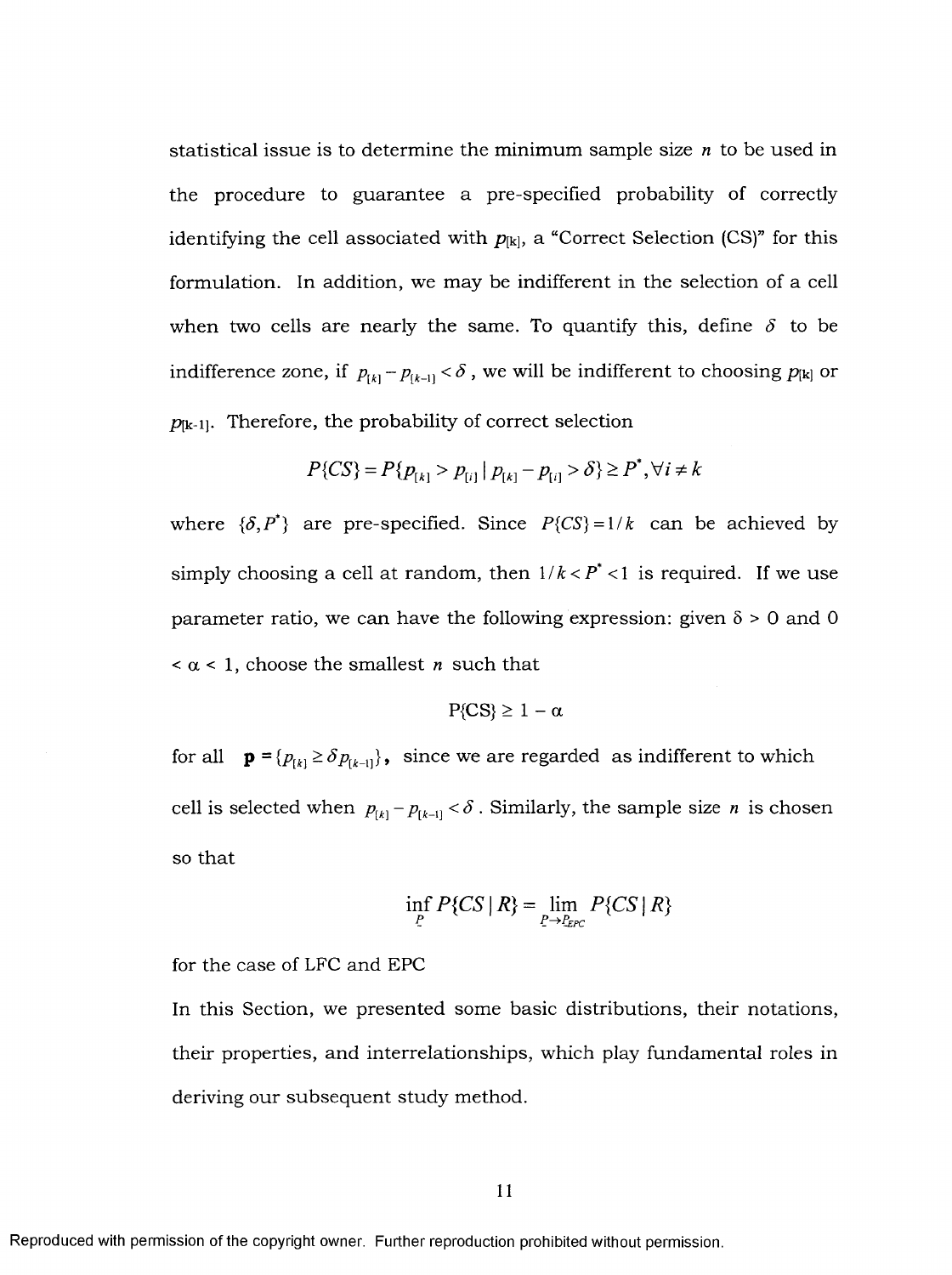#### CHAPTER 3

#### DIRICHLET TYPE II INTEGRALS AND PROCEDURE

#### 3.1 Form ulation

A test that is commonly related to the goodness of fit test is the Chisquared test for testing cell probabilities in multinomial distribution. Karl Pearson, in the paper of 1900, which in many ways opened the door to the modern era of statistical inference, proposed the test statistic

$$
\chi_0^2 = \sum_{i=1}^k \frac{(O_i - \xi_i)^2}{\xi} = \sum_{i=1}^k \frac{O_i^2}{\xi_i} - n,
$$

where *k* indicates disjoint cells, with  $o_i$  and  $\xi_i$  being observed and expected frequency, and  $\sum o_i = \sum \xi_i = n$  to test the goodness-of-fit hypothesis  $(H_o: p=p_0$  vs.  $H_a: p \neq p_0$ . It is clear a large discrepancies between the observed and expected cell counts will result in larger values of  $\chi^2$ , which roughly is the sum of squares of standardized distances from the expected counts under the null hypothesis  $(H_o: \text{p=p}_0)$ .

In our paper, we will consider a new testing procedure alternative to stand ard  $\chi^2$ -test trying to consider a multinomial models where the cells have a natural ordering (Ranking and Selection).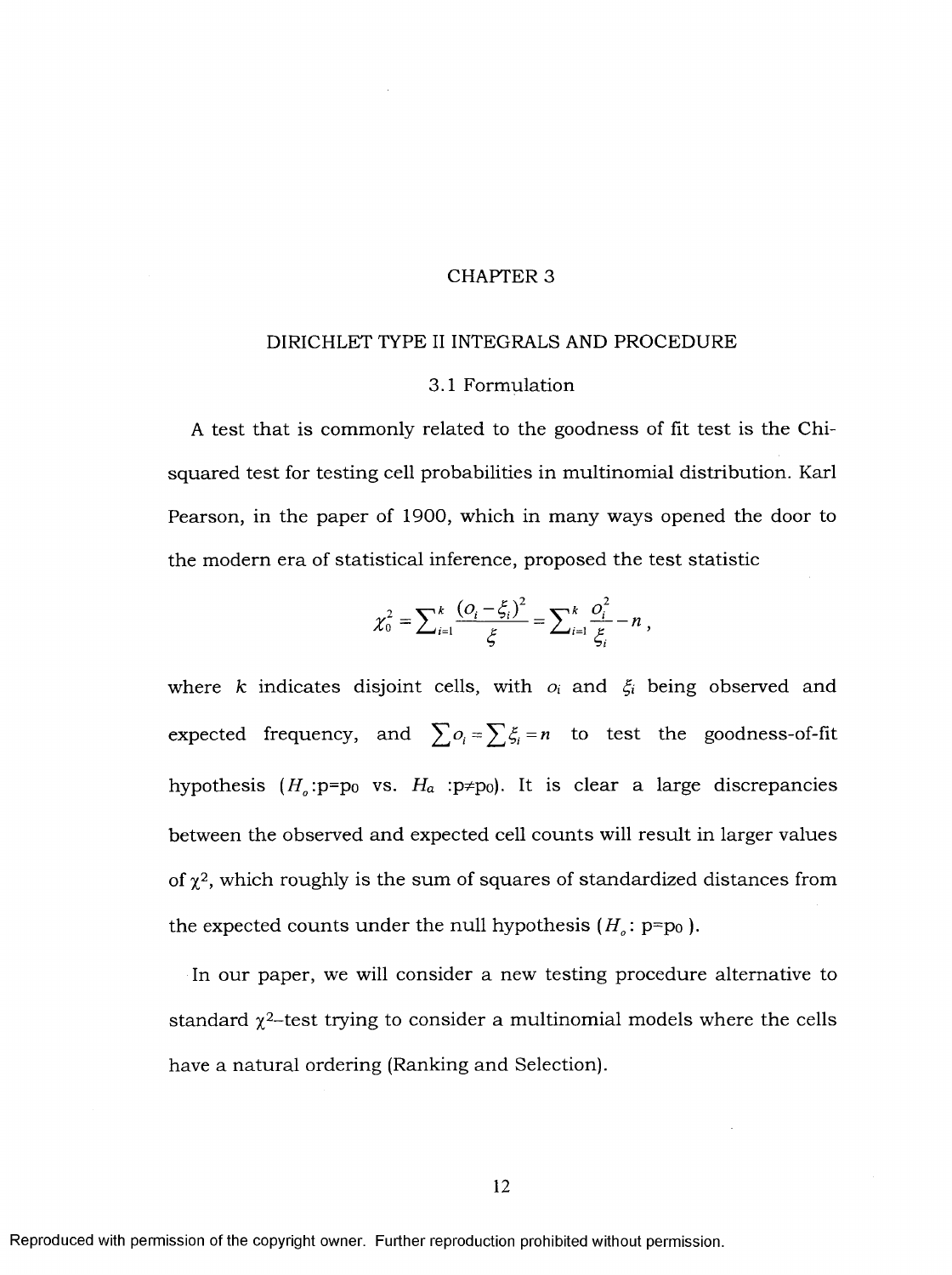Observations are taken one at a time from a multinomial distribution with *k* cells, and we arrange them in the order of their magnitude  $p_{[1]} \le$  $p_{[2]} \leq ... \leq p_{[k]}$ . The goal is to select a cell  $p_{[1]}$ , referred to as "worst" cell, so that the probability requirement to be satisfied is expressed in terms of the ratio  $\delta$  of p<sub>[k]</sub> to p<sub>[1]</sub> and two pre-assigned constants P<sup>\*</sup> and  $\delta^*$ such that  $1/k < P^* < 1$ ,  $\delta^* > 1$ , we define the probability of correct decision of observing all *k* cells by stopping time using our inverse sampling procedure as P  $\{CD \mid R\}$ , we select the worst cell that satisfies the probability requirement

$$
P\left\{CD\,|\,R\right\} \ge P^* \tag{3.1}
$$

Let R denote our inverse sampling procedure, we observe  $c$  observations from counting cell p<sub>ii</sub> after observing *c* from any other cell ( $i = 1, 2, \dots k$ ) the integer  $c = C(k, P^*, \delta^*)$  is chosen in advance in such a way that Eq.  $(3.1)$  is satisfied. This c value is our stopping rule, or stopping constant.

In our case we only consider a given number of categories with equally probable distinct cells. Suppose  $X_1$ ,  $X_2,...,X_k$  be a sequence of in dependent observed frequencies from a multinomial population with  $k$ equally probable categories, we conduct a sequential sampling procedure by taking samples one at a time (ISP: inverse sampling procedure) seeking an efficient stopping rule, and sampling under the precision of pre-assigned  $P^*$ . According to the research results from Cho (2003), his initial minimal assumption of one cell probability is  $\varepsilon = 1/10 = 0.1$ , he investigated the following cell configuration scenarios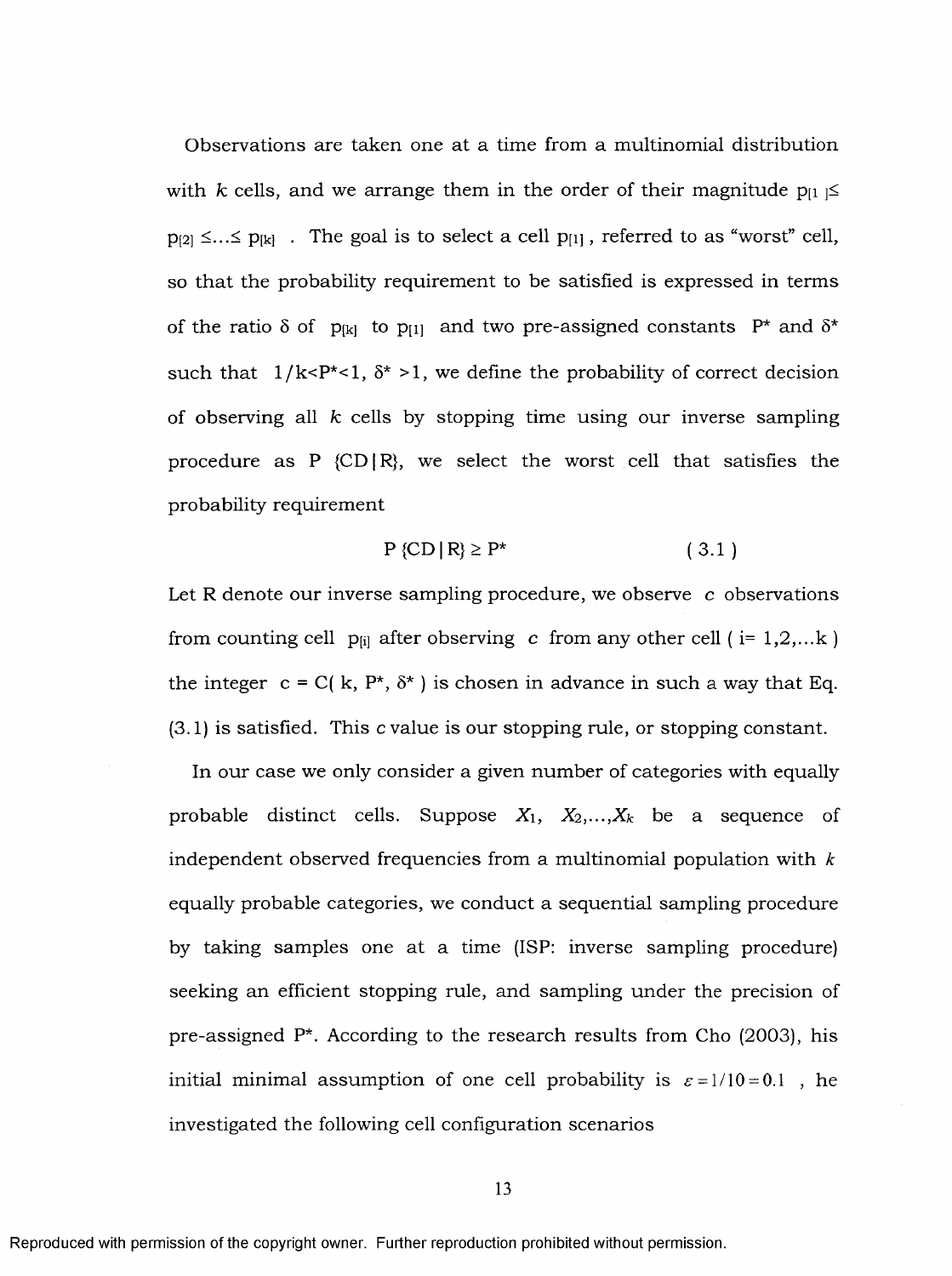- a) Equal Probability Configuration (EPC)
- b) Least Favorable Configuration (LFC)
- c) Multiple Slippage Configuration (MSC)

and calculated the minimum frequency on the counting cell for each case,  $c$  is used here as a stopping rule to cut short our inverse sampling procedure. In other words, we carry out our sampling and stop as soon as we observe c. Based on the research result tabulated in Cho (2003), we use c derived from the  $P^*$  requirement as a stopping rule for any given number of cells  $k$ , count frequency of each cell  $X_i$  and  $P^*$ , the table gives out the stopping constant c such that  $P(CD|R) \ge P^*$  (95% and 99%). Then we use  $\ c$  to calculate the expected number of trials needed to halt our sampling experiment under EPC. We are mainly interested in the expected number of sample size  $E(N_c)$  required to perform the test. Suppose there is a sequence of independent multinomial trials, for instance, the spin of the wheel of fortune one at a time, with outcomes  $X_1, X_2, \ldots$  where  $X_i$  takes value of frequency for *i*-th trial, with unknown probability  $p_i$ , then a prefixed value  $p_0$ , in this case, will be  $1/k$ , the problem is to test

 $H_0: p_i = p_0$  against  $H_a: p_i$  are not all equal to  $p_0$ 

Our approach for solving this is to consider  $N_c$  sample observations  $X_1, X_2, ... X_{N_c}$  such that

$$
N_0 = \min \left\{ k : \sum_{i=2}^{k} X_i = n_0 \mid \min_{2 \le i \le k} X_i = c \right\}
$$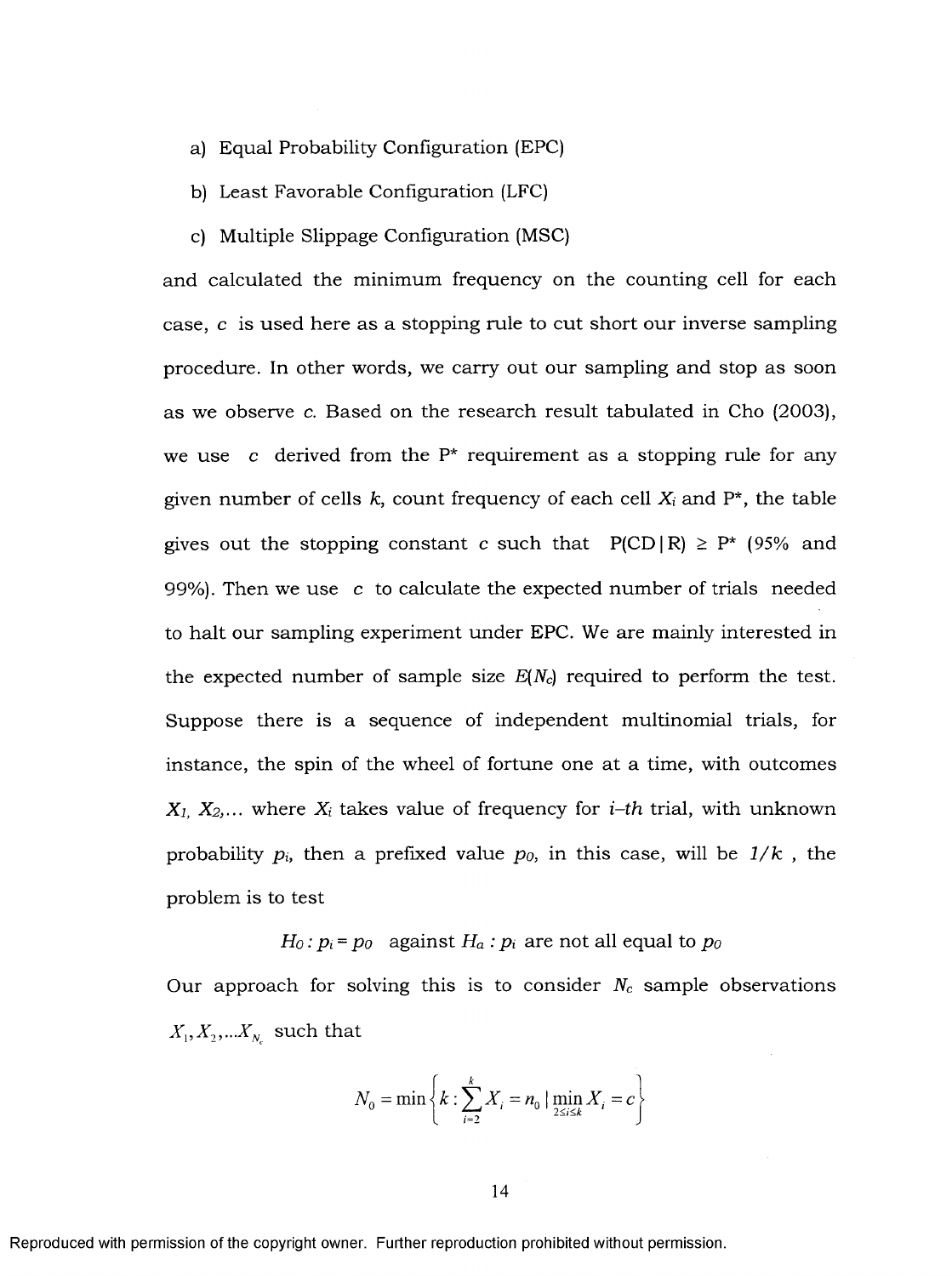that is, we take the sample up to  $N_0$  for pre-assigned positive number  $E/N_c$  *EPC).* Then the left-tailed test based on  $N_0$  is appropriate and is given by

#### Reject  $H_0$  if  $N_0 \leq E(N_c | EPC)$  and accept  $H_0$  otherwise,

where  $E(N_e)EPC$ , a positive number derived from the c value, is the expected number of observation under EPC, hence the level of significance can be guaranteed by  $1-P^*$ .

#### 3.2 A compound CD integral, an inverse sampling test procedure and c value explained

If we generalize the C and D functions, the problem will become a compound multinomial model, that is, when a specified counting cell reaches at frequency  $m$  and some  $(k-1)$  specified cells have frequency bigger or equal than  $r$ , the remaining (k-t) cells being smaller than  $r$ , the probability distribution can be written as

$$
CD_{a}^{(t-1),(k-t)}(r,m) = \frac{\Gamma[m+(k-1)r]}{\Gamma^{k-1}(r)\Gamma(m)} \int_{0}^{a_{1}} \cdots \int_{0}^{a_{t-1}} \int_{a_{t}}^{\infty} \cdots \int_{a_{k-1}}^{\infty} \frac{\prod_{i=1}^{t-1} x_{i}^{r-1} dx_{i}}{\left[1 + \sum_{i=1}^{t-1} x_{i}\right]^{m+(t-1)r}}
$$
(3.2)

where  $\underline{a} = (a_1,...,a_{i-1},a_i,...a_{k-1})$  and  $\underline{a_j} = \frac{p_j}{p_0}$  is the ratio of the *jth* cell probability to the probability of the counting cell. This expression has been established by Sobel, Uppuluri, and Frankowski (1985). A further generalization of the *CD* integral can be found in Cho (2003),

they are called generalized multiple  $CD$  -integrals.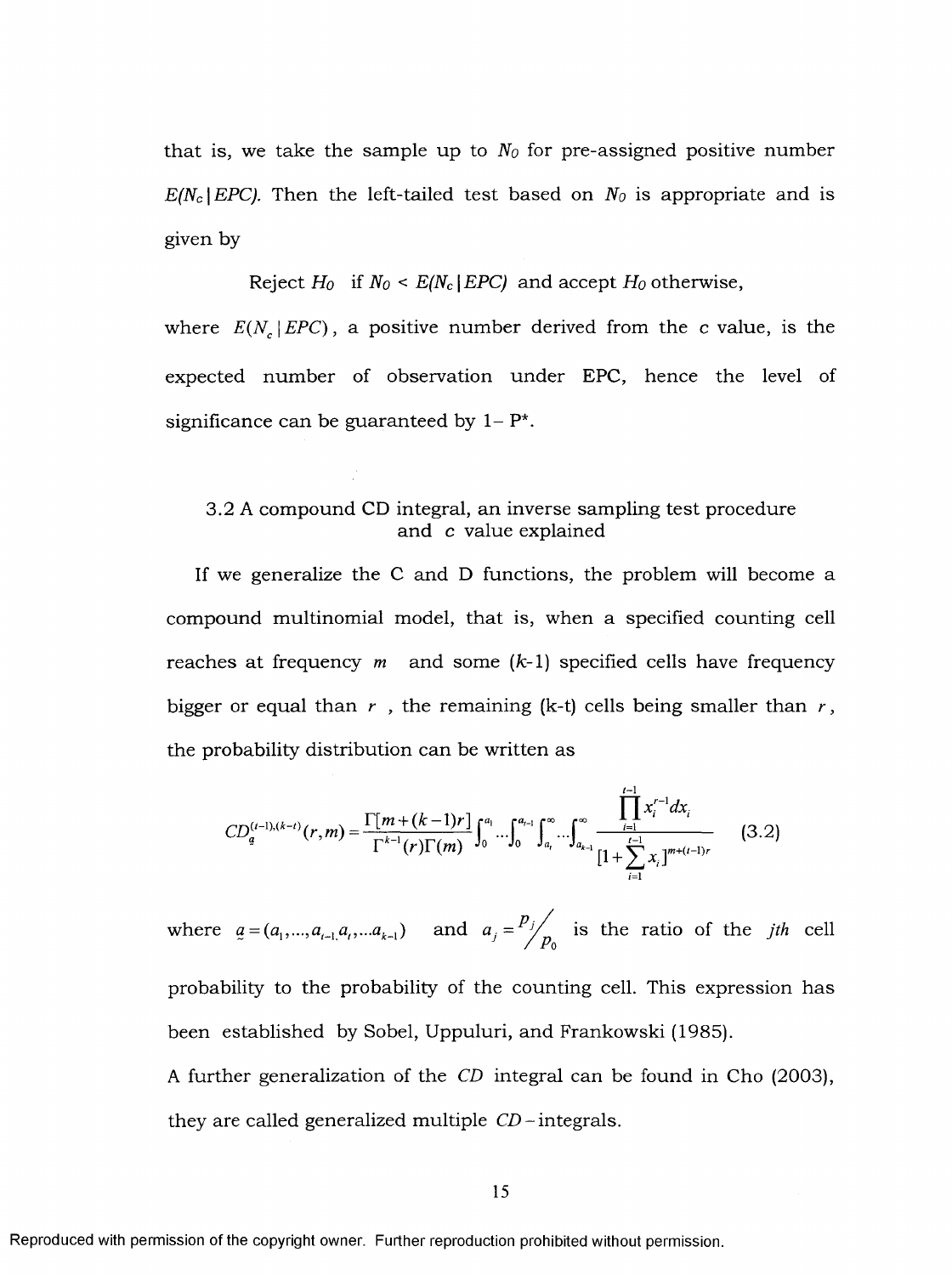3.2.1 A proposed inverse sampling procedure to test for homogeneity in multinomial models and stopping constant c

In this section, we will propose a new test procedure using inverse sampling procedure with an efficient stopping rule.

Let  $X_1, X_2, \ldots, X_k$  be a random sample from multinomial distribution with parameters  $p_1, p_2, \ldots, p_k$  with joint probability function

$$
f(x_1, x_2,...x_k) = {N \choose x_1, x_2,...x_k} p_1^{x_1}...p_k^{x_k}
$$

where  $\sum x_i = N$ ,  $\sum p_i = 1$  and let  $X_{(1)} \le X_{(2)} \le ... \le X_{(k)}$  be the order statistic  $i=1$   $i=1$ 

obtained by arranging them in increasing order of magnitude. In this paper, we are interested in testing, as we mentioned in the introduction, the homogeneity hypothesis

$$
H_0: p_1 = p_2 = \ldots = p_k = 1/k.
$$

the standard  $\chi^2$ -test for the  $H_0$  is based on a fixed sam ple size N, with

test statistic 
$$
T = k / N \sum_{i=1}^{k} (X_i - N/k)^2
$$

with its distribution is approximately  $\chi^2$ ,  $k-1$  degrees of freedom under *Ho* for large N. (see Hogg and Craig, 1995)

In the inverse sampling procedure, observations are taken one at a time and the sampling is terminated when the count in any one of the cells reaches a specified number c. Let  $X_1, X_2, \ldots X_k$  denote the cell counts at termination. For a fixed value of  $k$  and  $P^*$ , we first choose values of  $c$  and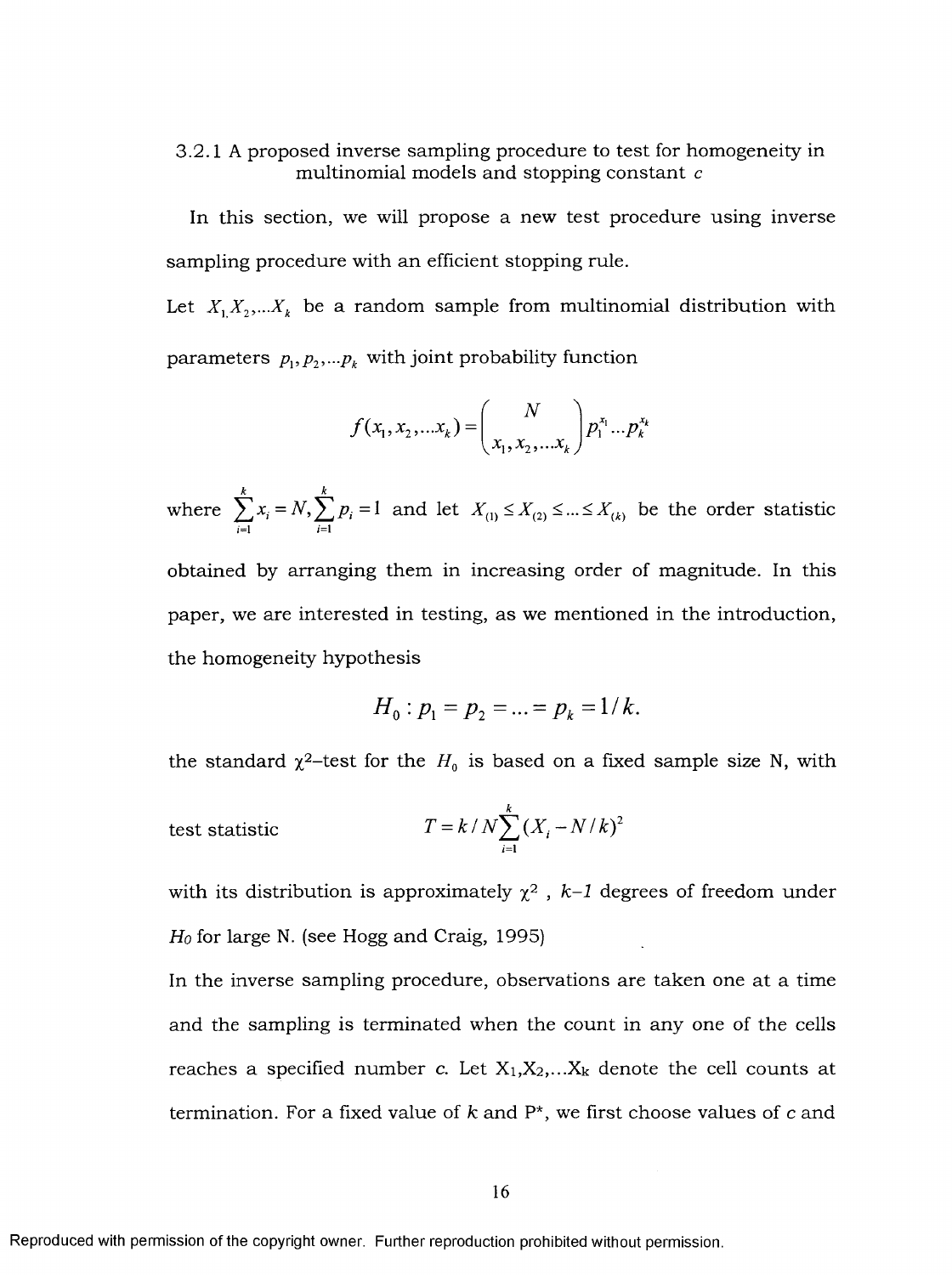$N<sub>0</sub>$  respectively. We then take one observation at a time and continue sampling until the first time when one of the following three events happens:

(a) 
$$
p_{(k)} - p_{(k-1)} \ge \delta^*
$$
 (this is the condition to reject  $H_0$ )

- (b)  $X_{(1)} = c$
- (c)  $N_q$  observations have been taken ( from  $E(N_c | EPC)$ ).

Event (a) has been controlled by our indifference zone method, event (b) has also been controlled by the  $P^*$ , event (c) can be derived from (a) and (b). Therefore, our testing procedure will be:

## **Once event (c) happens, then we stop sampling and accept**  $H_0$ Insofar as decision theory is concerned, Cho (2003), utilizing multiple decision theory, made his detailed study of seeking the expression of  $P(WD)$  in terms of both DC-integrals (the inverse side of CD-integrals) and generalized multiple CD-integral under the assumption of one missing cell and minimum cell probability taking value of 1/10. The

probability of making wrong decision  $P(WD)$  is as follows  $P(WD) = t[(\frac{9}{9+t})^c + (\frac{t}{9+t})^c]C_{\frac{9}{9+t}}^{t-1}(c;c) + \frac{t(t-1)}{2^c}[C_{1/2}^{(t-2)}(c;c)]$  $(3.3)$  $-\sum_{i=1}^{c} {\binom{2c-1-i}{c-1}} \prod_{\substack{18+t}} \frac{t}{(18+t)} e^{-i} \left(\frac{18}{18+t}\right)^{c} C_{\frac{9}{18+t}}^{t-2} (c; 2c-i)$ 

where  $t$  is the number of the cells observed,  $c$ , the frequency of counting cell, the most important element in this thesis, is called the stopping constant which is actually same as r in the CD-integral. It is this very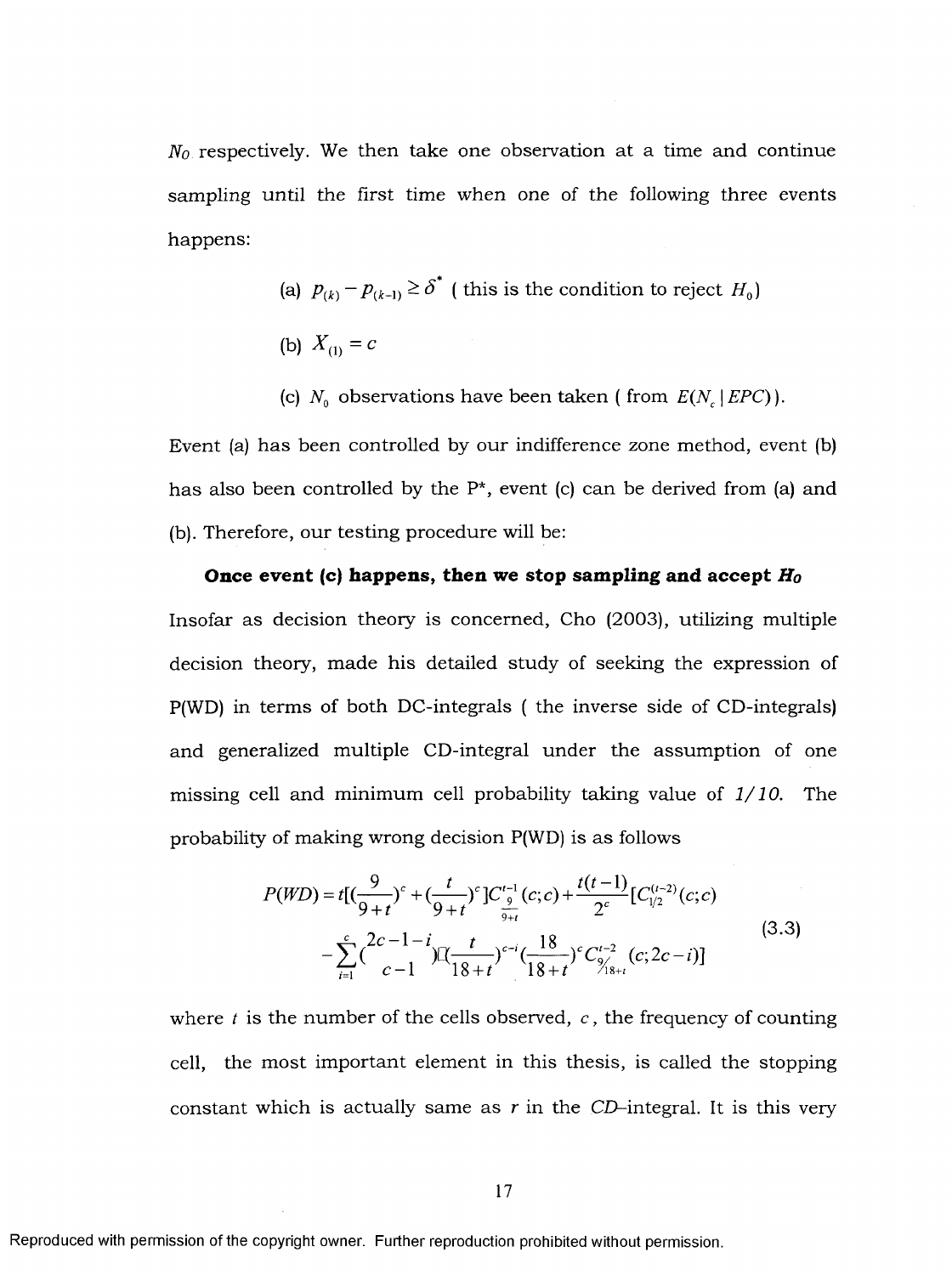decision rule that we use to stop our sampling. Before we go further, we would like to sideline c to clarify its real meaning and function in this thesis,  $c$  as a point estimator, serves as an approximation to the true, but unknown, values of integral of interest, it guarantee a specified  $(5%)$  bound on error. As we previous mentioned, the development of c value is based on multiple decision theory, Cho (2003), in which he uniformly restricted the probability of making wrong decision within 0.05. This is same as putting the probability of making wrong decision under a tight control, the various configuration of cells themselves are taken into consideration when the Eq. (3.3) was developed. Therefore, the Eq.  $(3.3)$  indicates the probability of making a wrong decision, where the observed cells  $t = k - 1$ . Our purpose of research is to develop an efficient way of testing the fairness of wheel of fortune. In our model the cell num ber is given and an assum ed equal probability of each cell is imposed. Therefore, in order to be 95% sure that our test is correct while using this c value, we have to re-examine table Cho  $(2003)$ . It reveals fact that a case of given 2 cells equals to that of  $2$  cells are observed from making correct decision point of view, i.e. in order to use the c value to come to a correct decision, we have to initially start with  $t$  equal to 2, which correspond to the decision rule  $c$  value of 13 which will guarantee us at least 95% sure of making a correct decision. This dual aspect of the table of  $c$  value, due to its robust nature, allows us not only to estimate the true number of cells but to use it as a decision rule to stop sampling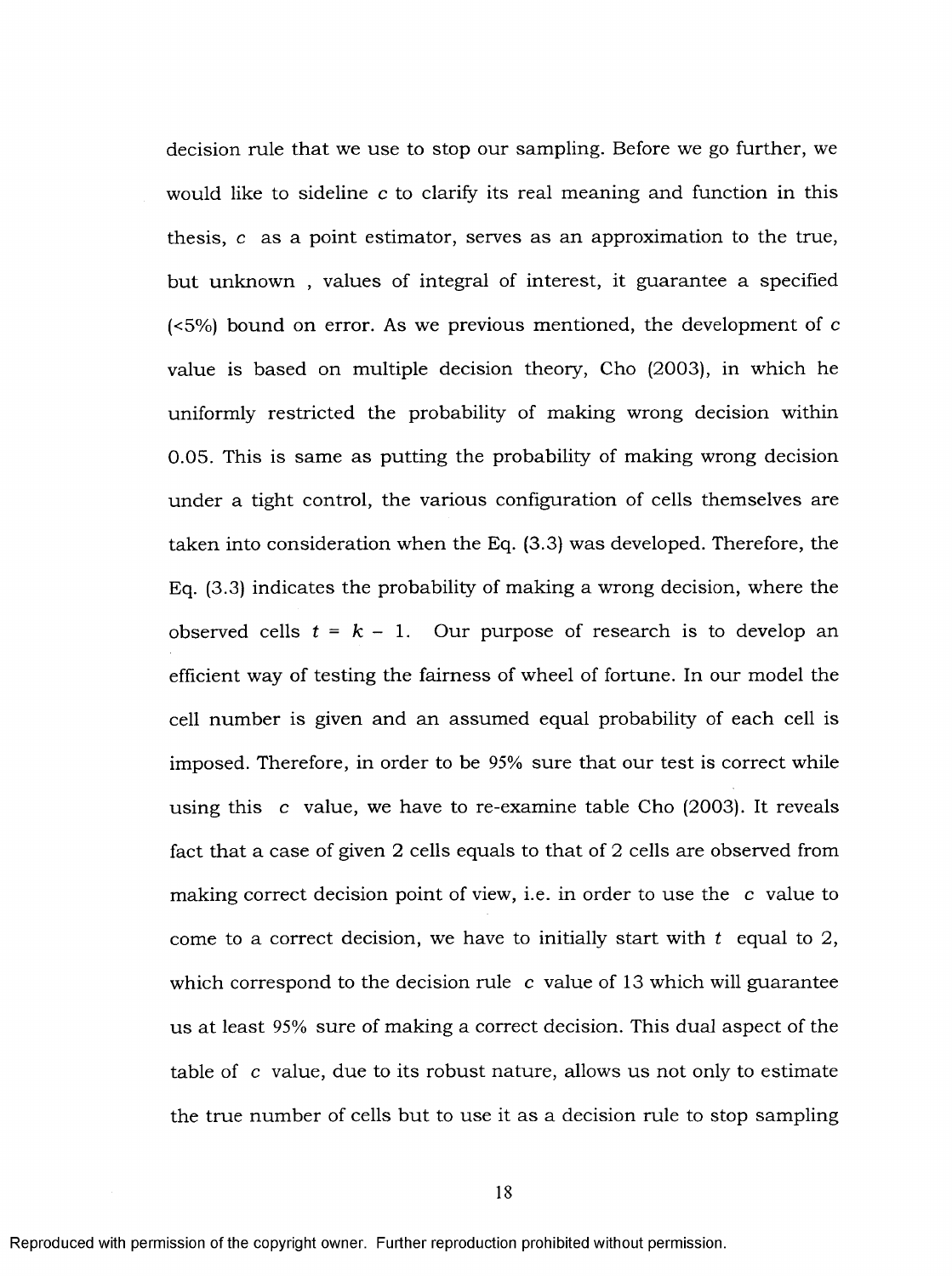under a given cell number case as well. We can express  $P(CD)$  through  $P(WD)$ , where  $P(CD)$  is the probability of making correct decision observing all cells, P{WD} is the probability of wrong decision being made when we stop sampling without seeing all the cells. It can be expressed as following

$$
P(CD) = 1 - P(WD)
$$
 (3.4)

for the development of c value, refer to Cho (2003).

3.3 Expected Number of Observations and Testing Under EPC

It is not difficult to notice that under EPC, the expected number of observations will turn out to be the best case insofar as the sample size is concerned, in other words, the number of observations will reach its minimum size compared to that of all the other cell configurations, making it the best and most economical case to have.

Due to its equiprobable cell configuration, our calculation of the expected num ber of observations will be drastically simplified. Cho (2003) has shown the expression of the equation as

$$
E(N_c | EPC) = k^2 c C_1^{k-1} (c, c+1)
$$
\n(3.5)

where  $c$  is the our minimum frequency of each cell, it also is our preassigned stopping constant derived from the last section. Then we can do our testing based on the those pre-assigned number, P\*, c and  $E/N_c$  *EPC).*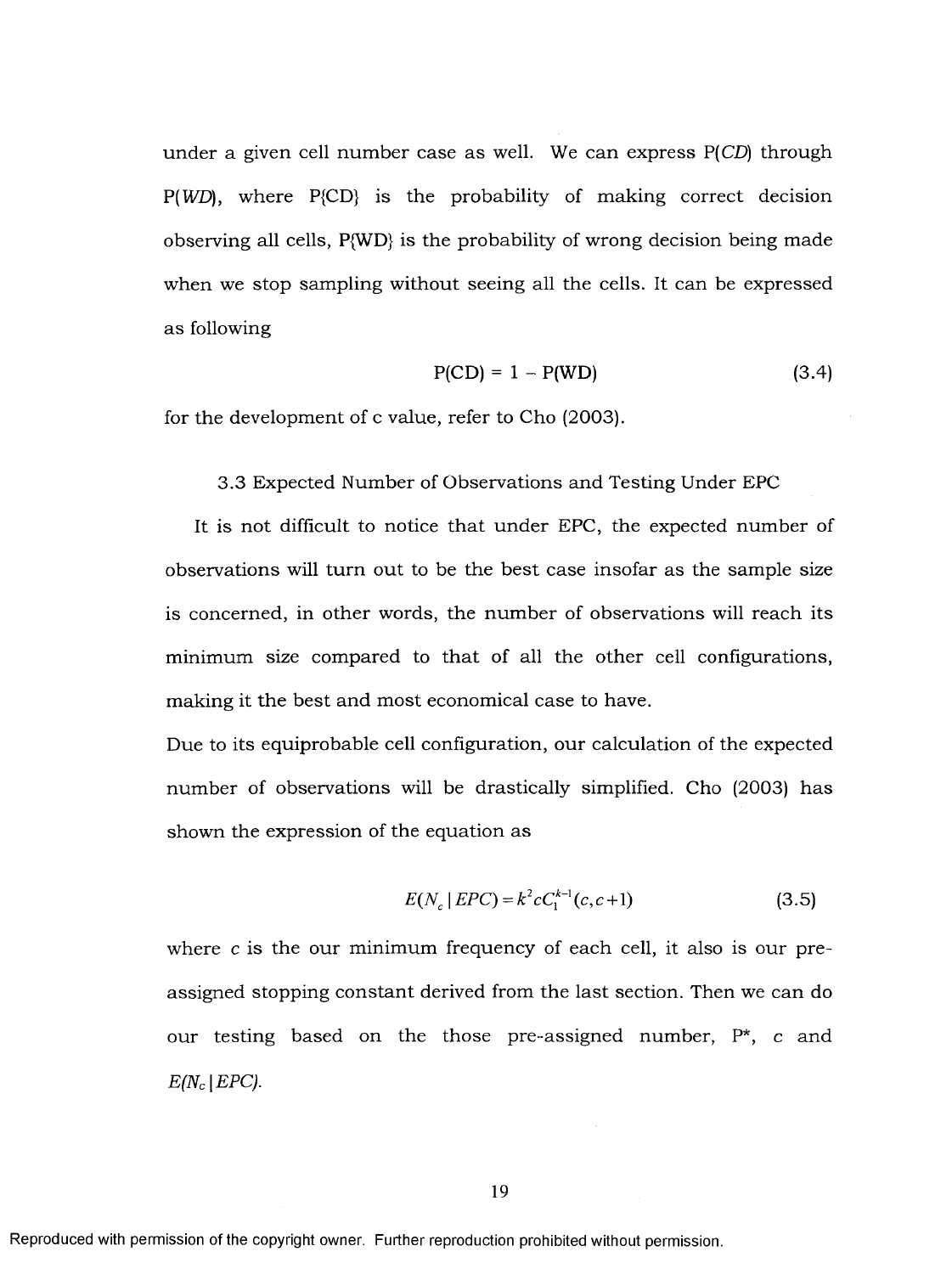#### CHAPTER 4

#### NUMERICAL STUDIES

#### 4.1 Monte Carlo Simulation

For a simulation study, Monte Carlo experimentation is carried out in order to illustrate the behavior and the performance of the stopping rule in the proposed sequential procedure. The results of the Monte Carlo simulation, based on the stopping rule are summarized in the following Tables 3.1 to 3.4, which include the number of categories k, the stopping constant  $c$  (in fact, this is the minimum cell frequency, obtained LFC), the average of the optimal stopping time,  $E(N)$ , the average sample number *Avg.*#, standard error of the average sample size *s.e.*, and the average observed coverage probability  $P(CD)$  in the experiments. Each row in the table corresponds to 10,000 independent experiments.

We observe that both the expected optimal sample sizes and average sample numbers increase as the number of categories increases. We also see that the coverage probabilities are uniformly higher than the preassigned desirable probability  $P^*$ . From this, we conclude that the num erical results indicate the small sample behavior and provide support for the suggested procedure. The next four tables are the results for  $P^* = 0.95$  and  $P^* = 0.99$ , respectively. In addition, we present the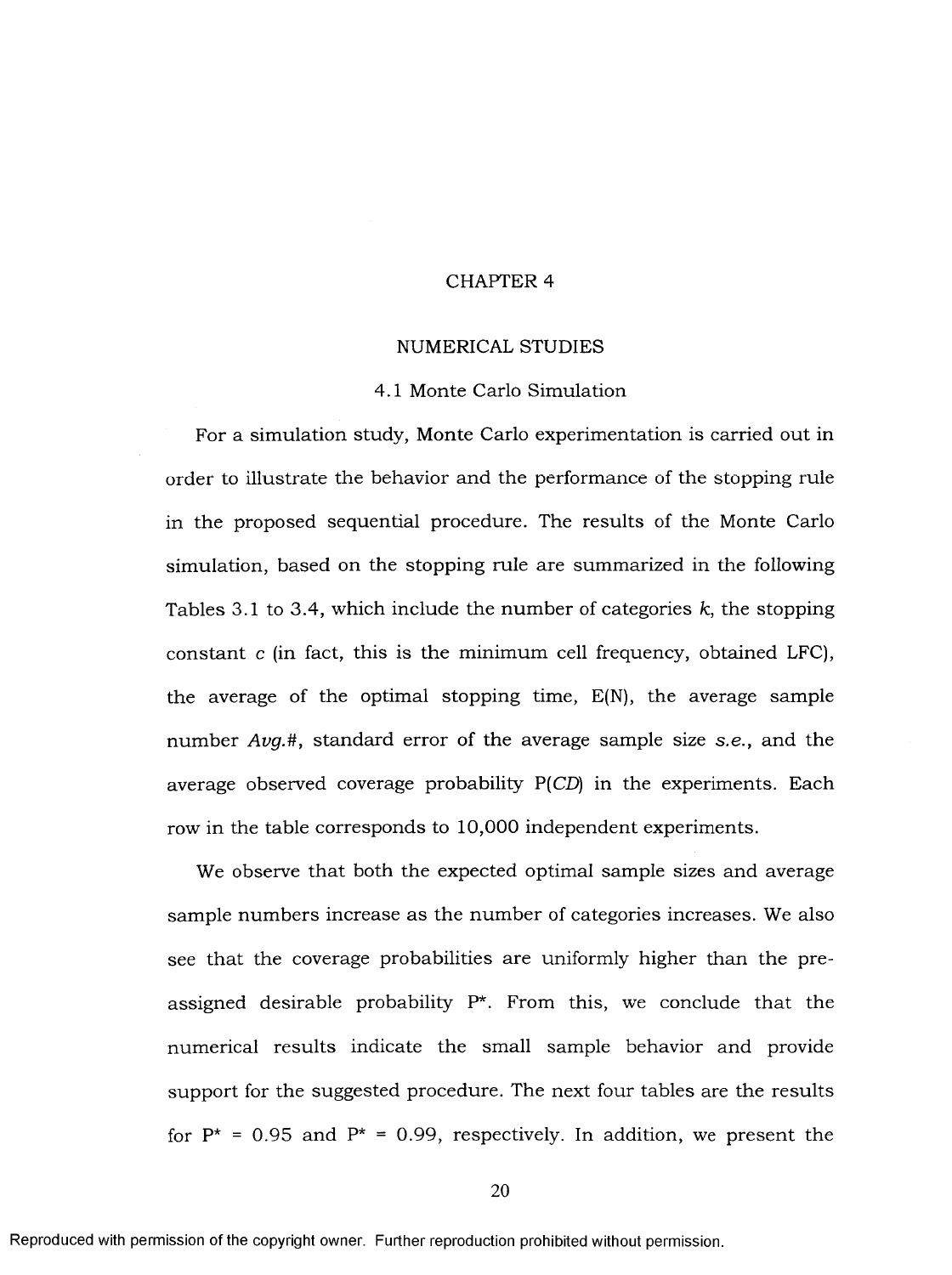simulation results using several multiple slippage configurations for  $k =$ 

4 and  $k = 6$ .

Table 3.1: Sequential Estimation of optimum sample size in Multinomial distribution using optimal stopping rule under EPC

 $\mathcal{A}^{\mathcal{A}}$ 

$$
P\{CD\} \ge P^*
$$
,  $P^*$  = 0.95,  $\varepsilon$  = 1/10

|   |     |         | $\#$ of expt =10000 each row |        |       |
|---|-----|---------|------------------------------|--------|-------|
| k | C   | E(N)    | $Avq.$ #                     | s.e.   | P(CD) |
| 2 | 1.3 | 30.0873 | 30.0423                      | .6876  | .9650 |
| 3 | 8   | 31 3416 | 31.3045                      | .9425  | .9606 |
| 4 | 6   | 34.6096 | 34.6236                      | 1.1598 | .9651 |
| 5 | 5   | 39.0148 | 39.0786                      | 1.3178 | .9645 |
| 6 | 4   | 40.7894 | 40.9034                      | 1.4445 | .9639 |
| 7 | 4   | 49.2179 | 49.2729                      | 1.5838 | .9609 |
| 8 | 4   | 57.8517 | 57.7773                      | 1.6951 | .9592 |
| 9 | 4   | 66.8694 | 66.6121                      | 1.7992 | .9580 |
|   |     |         |                              |        |       |

Table 3.2

| k |    | E(N)    | $Avq.$ # | s.e.   | P(CD) |
|---|----|---------|----------|--------|-------|
| 2 | 13 | 30.0873 | 30.0334  | . 6836 | .9602 |
| 3 | 8  | 31.3416 | 31.2465  | .9352  | .9646 |
| 4 | 6  | 34.6096 | 34.6205  | 1.1555 | .9631 |
| 5 | 5  | 39.0148 | 39.0475  | 1.3089 | .9618 |
| 6 | 4  | 40.7894 | 40.9166  | 1.4604 | -9604 |
| 7 | 4  | 49.2179 | 49.3128  | 1.5741 | .9598 |
| 8 | 4  | 57.8517 | 58.0985  | 1.6688 | .9581 |
| 9 | 4  | 66.8694 | 66.7224  | 1.7964 | .9620 |
|   |    |         |          |        |       |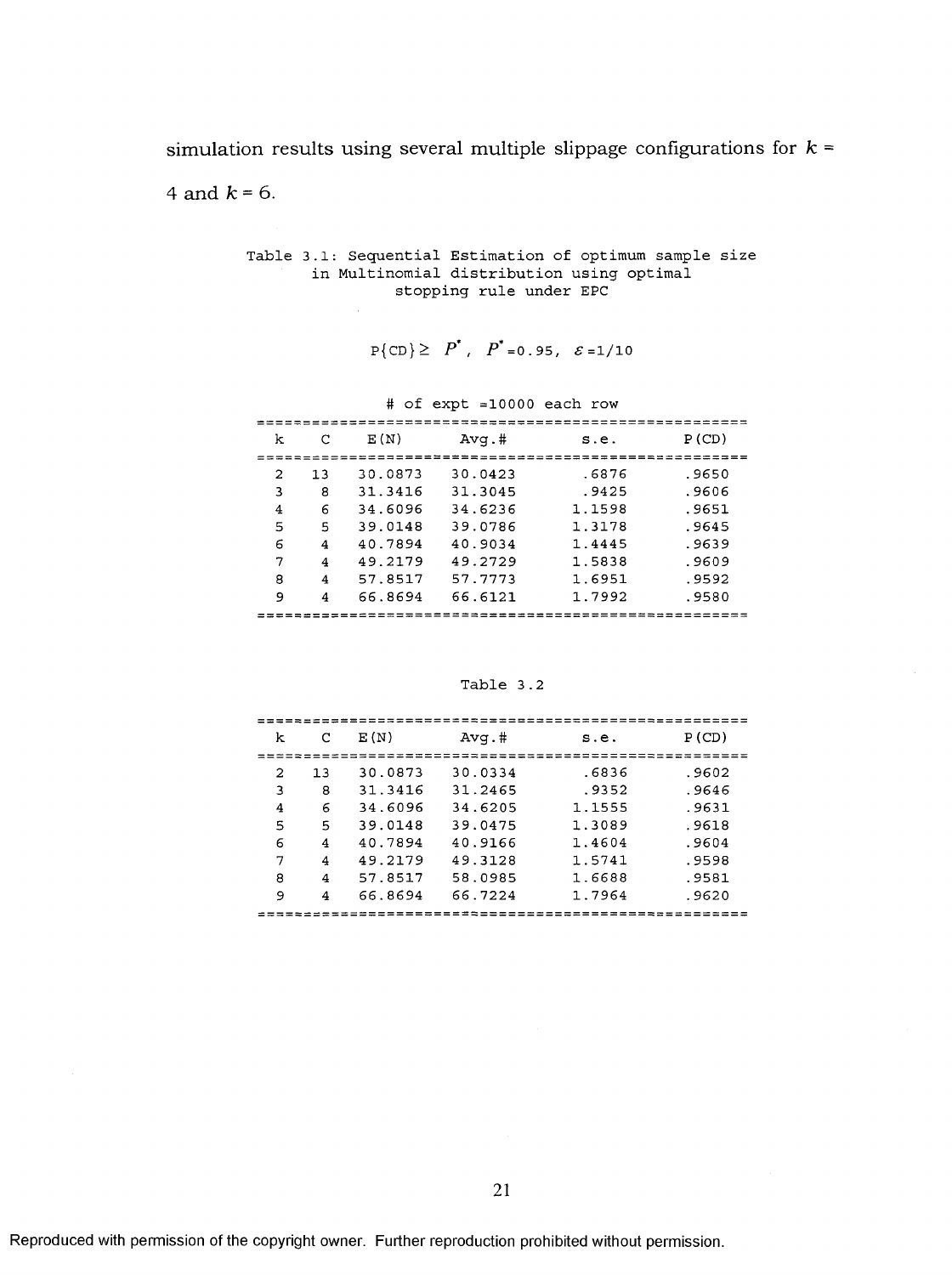**Table 3.3**

| k | C  | E(N)    | $Avg.*$ | s.e.   | P(CD) |
|---|----|---------|---------|--------|-------|
|   |    |         |         |        |       |
| 2 | 13 | 30.0873 | 30.0186 | .6894  | .9587 |
| 3 | 8  | 31.3416 | 31.3317 | .9332  | .9640 |
| 4 | 6  | 34.6096 | 34.5447 | 1.1500 | .9603 |
| 5 | 5  | 39.0148 | 38.9436 | 1.3076 | .9621 |
| 6 | 4  | 40.7894 | 40.9192 | 1.4641 | .9607 |
| 7 | 4  | 49.2179 | 49.3846 | 1.5669 | .9592 |
| 8 | 4  | 57.8517 | 58.0223 | 1.6767 | .9569 |
| 9 | 4  | 66.8694 | 66.7343 | 1.7893 | .9564 |
|   |    |         |         |        |       |

Table 3.4: Sequential Estimation of optimum sample size in Multinomial distribution using optimal stopping rule under EPC

 $P\{ CD \} \geq P^*$ ,  $P^* = 0.99$ ,  $\mathcal{E} = 1/10$ 

 $#$  of  $exp t = 10000$  each row

| k | C  | E(N)    | $Avq.$ # | s.e.   | P(CD) |
|---|----|---------|----------|--------|-------|
|   |    |         |          |        |       |
| 2 | 20 | 45.9212 | 44.9479  | .6545  | .9920 |
| 3 | 13 | 48.4064 | 48.4155  | . 9366 | .9910 |
| 4 | 9  | 48.9326 | 48.9855  | 1.1197 | .9930 |
| 5 | 7  | 51.3034 | 51.3127  | 1.2841 | .9938 |
| 6 | 6  | 56.1073 | 56.1591  | 1.4177 | .9934 |
| 7 | 5  | 58.6282 | 58.6465  | 1.5450 | .9923 |
| 8 | 5  | 68.7021 | 68.7484  | 1.6468 | .9925 |
| 9 | 5  | 79.0234 | 79.0271  | 1.7870 | .9917 |
|   |    |         |          |        |       |

From Table 3.1-3.4, we observe that both the expected optimal sample sizes and the average sample numbers monotonically increase as the number of categories increases. The Monte Carlo simulation values of the average stopping time are very close to the expected number of stopping time,  $E(N)$ , we computed. We also see that the coverage probabilities are uniformly higher than the prescribed desirable  $P^*$ -condition. This provides a substantial amount of numerical evidence for us to conclude

**22**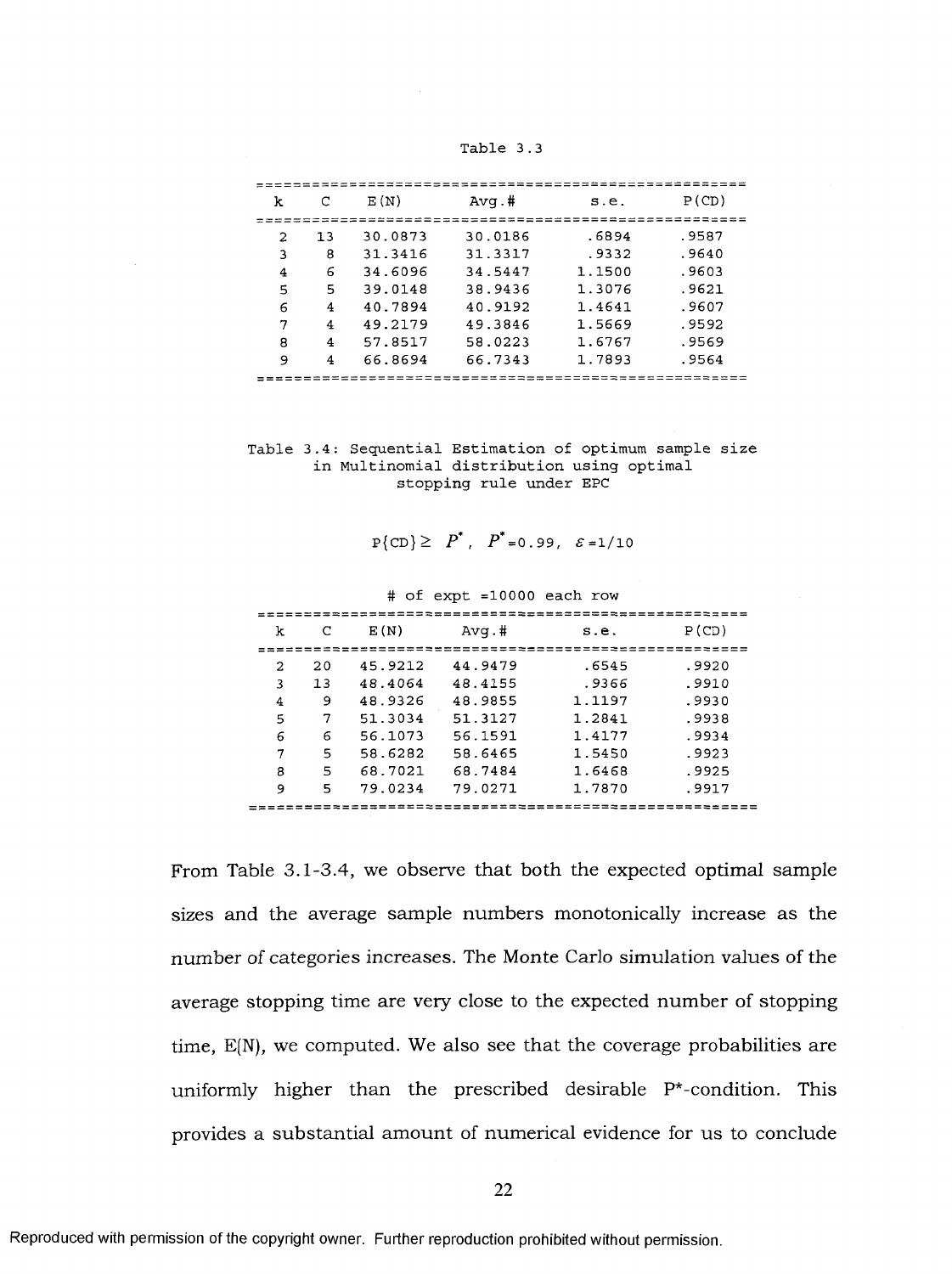that the proposed procedure performs satisfactorily in testing uniformity for given multinomial models.

#### 4.2 Illustration - Wheel of Fortune

For an illustration, we use the result in the previous section. Let's take a wheel that has six categories, so  $k = 6$ . For simplicity, consider EPC, namely all categories have the same probability  $p_i = 1/6$ .

Let the random vector  $X = (X_1, X_2,...,X_k)$  follow the multinomial distribution with corresponding probability vector  $\mathbf{p} = (p_1, p_2, ..., p_k)$ whose components are positive and add to one. For testing the equiprobable model in a given multinomial distribution, we hypothesize the null model and specify the corresponding alternative as follows:

H<sub>o</sub>:  $p_i = 1/k$  for all i, vs. H<sub>a</sub>: Not all  $p_i$  are equal.

Then, we wish to test the fairness of a die. From the Tables 3.1-3.3 we find the stopping constant  $c = 4$  and use this observed minimum positive frequency (MPF) = 4 for the stopping rule and rejection rule. Then we reject the null hypothesis of uniformity if we get to observed MPF  $=$  4 without seeing all the six categories. In other words, every frequency at stopping time should be either zero or at least 4. Therefore the level of significance becomes  $1-P^*$  < 0.05 if we choose  $P^*$  = 0.95 as our level of confidence. In fact, we can compute that the probability of Type I error for this case is  $1-0.9618 = 0.0322$  which is smaller than 0.05. Moreover, when the stopping value for  $P^* = 0.99$ ,  $c = 6$ , the Type I error is less than 0**.**01**.**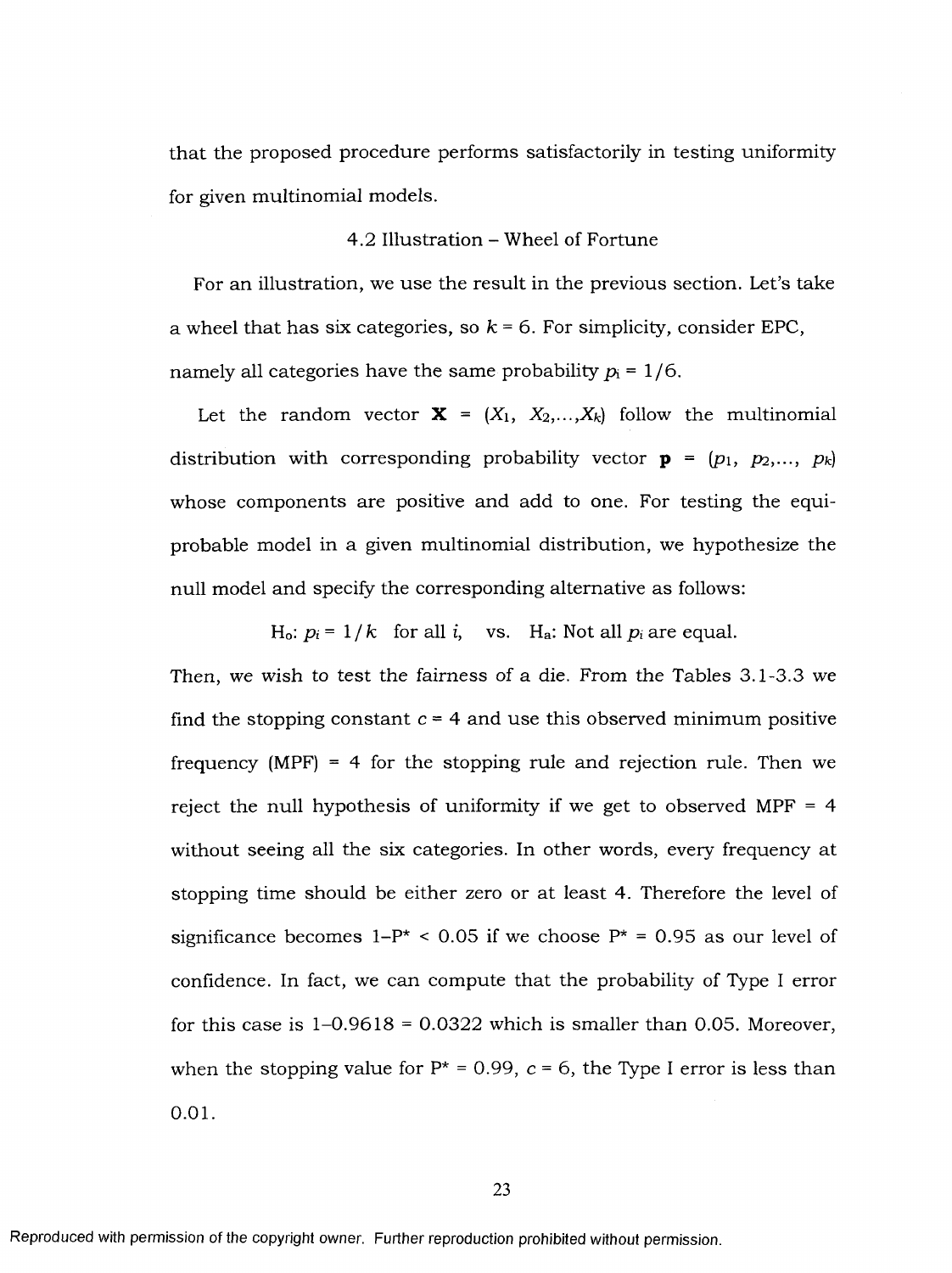We present the simulation results of two examples for slippage configurations:

Table 3.5 Optimal Stopping time for Spinning of a Wheel of Fortune  $k = 4$  MSC =  $1/8$  &  $3/8$ , stopping values from LFC configuration  $(1/8, 3/8, 1/8, 3/8)$ 

 $P^*=0.95$   $\epsilon = 1/10$  # of expt = 10000 each

k c Avg s.e P (CD) 4 6 58.8351 *2*.2540 .955. 4 6 59.0613 *2.2*655 .955, 4 6 58.7527 2.2530 **.**954. ب-155 . 4 58.8414 2.2593 . 

Table 3.6 Optimal Stopping time for Spinning of a Wheel of Fortune  $k = 6$  MSC =  $1/9$  &  $2/9$ , stopping values from LFC configuration (1/9,2/9,1/9,2/9,1/9,2/9)

| $P^* = 0.95$ $\varepsilon = 1/10$ |        |        |                    |                  |  | $\#$ of expt = 10000 each |  |
|-----------------------------------|--------|--------|--------------------|------------------|--|---------------------------|--|
|                                   | k      | C      | Avq                | s.e              |  | P(CD)                     |  |
|                                   | 6      | 4      | 51.9099            | 2.1419           |  | .9609                     |  |
|                                   | 6<br>6 | 4<br>4 | 52.0990<br>52.2573 | 2.1520<br>2.1237 |  | .9604<br>.9607            |  |
|                                   | 6      | 4      | 51.9201            | 2.1232           |  | .9616                     |  |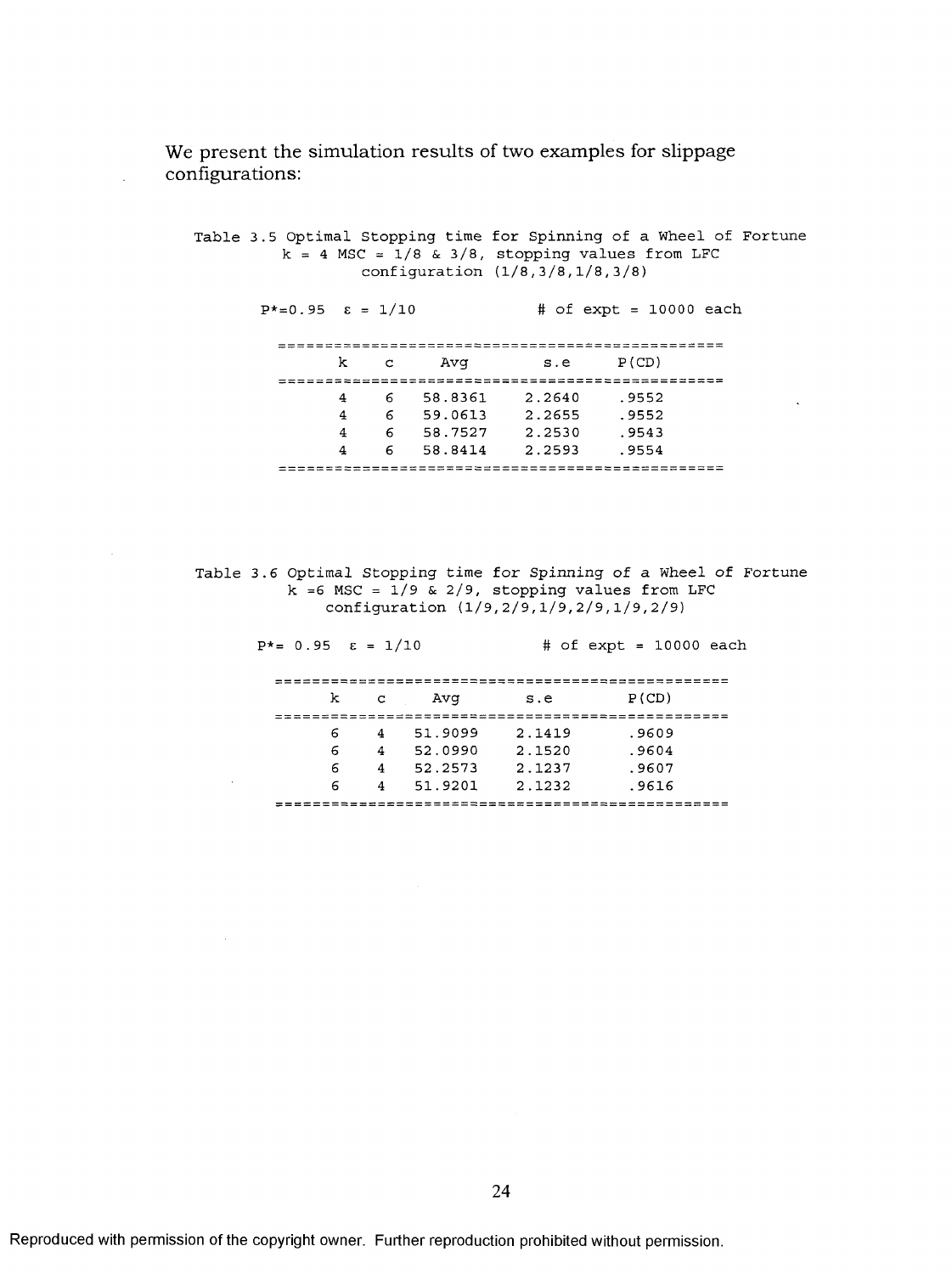#### CHAPTER 5

#### **CONCLUSION**

In the thesis we have studied an inverse-type sequential procedure to obtain optimal sample sizes for testing the hypothesis H<sub>0</sub>:  $p_i = 1/k$ ,  $i =$ 1,2,...,k. The traditional Chi-squared test performs very well for fixedsample size, but the test does not tell us about the optimal sample size for the test. The proposed procedure for testing is to optimize the stopping time (or sample size) by controlling the prescribed  $P^*$ -condition under the decision theoretic framework.

We have extended to testing for a slippage model with two different cell probabilities such as multiple slippage configurations, and presented the results for further development.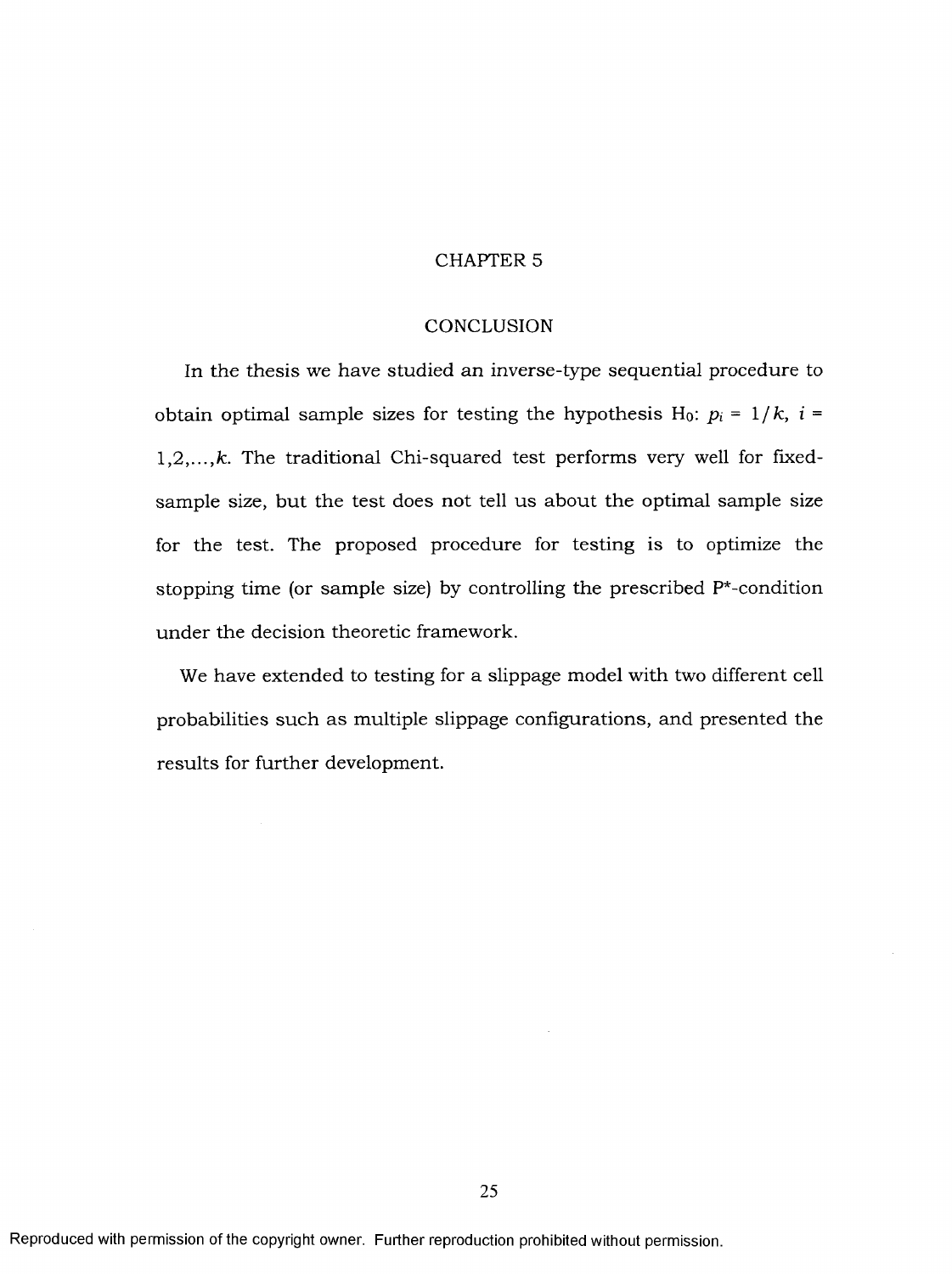#### **REFERENCES**

- 1. Bechhofer, R. (1954). A Single-sample multiple decision procedure for ranking means of normal populations with known variances. The *Annals of Mathematical Statistics, Vol. 25, pp. 16-39.*
- 2. Bechhofer, R. and Sobel, M. (1954). A Single-sample multiple decision procedure for ranking variances of normal populations. The Annals *of Mathematical Statistics, Vol. 25, pp. 273-289.*
- 3. Cho, H. (2003). Inverse-Type Sampling Procedure for Estimating the Number of Multinomial Classes. *Sequential Analysis*. Vol. 22, pp. 307-324.
- 4. Gibbons, J., Olkin, I., and Sobel, M. (1977). *Selecting and Ordering Population: A New Statistical Methodology. John Wiley & Sons, New* York.
- 5. Govindarajulu, Z. (1999). The Elements of Sampling Theory and Methods. Prentice-Hall, Inc., New Jersey.
- 6. Greenwood, P. and Nikulin, M. (1996). *A Guide to Chi-Squared Testing.* John Wiley & Sons, New York.
- 7. Gupta, S. (1956). On a decision rule for a problem in ranking means. Institute of Statistics Mimeo Series No. 150, University of North Carolina, Chapel Hill, North Carolina.
- 8. Gupta, S. (1965). On some multiple decision (selection and ranking) rules. *Technometrics,* Vol. 7, pp. 225-245.
- 9. Gupta, S. and Panchapakesan, S. (1979). *Multiple Decision Procedures: Theory and Methodology of Selecting and Ranking* Populations. John Wiley & Sons, New York, New York.
- 10. Gupta, S. and Sobel, M. (1957). On a statistic which arises in selection and ranking problems. The Annals of Mathematical *Statistics,* Vol. 28, pp. 957-967.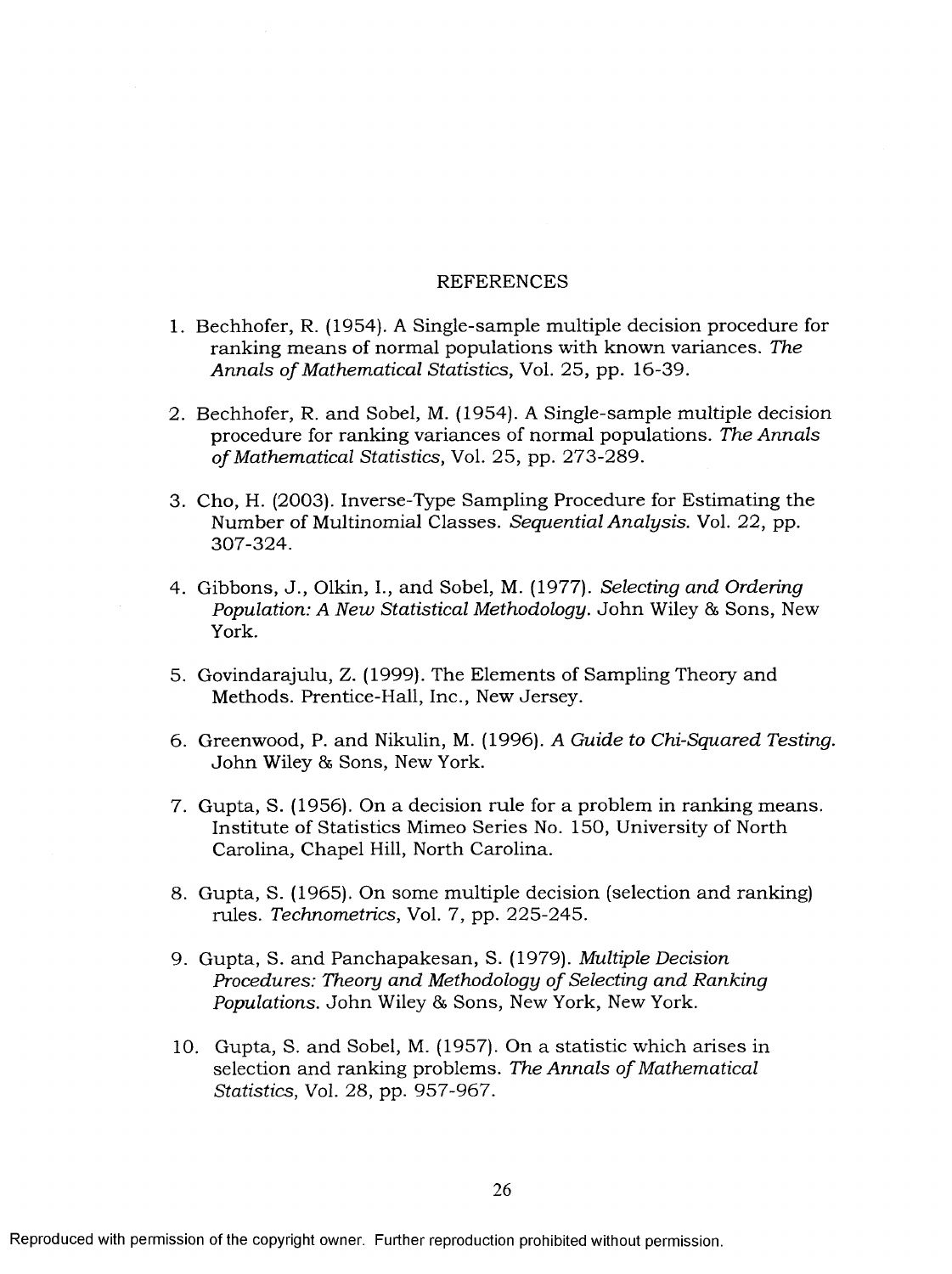- 11. Olkin, I. and Sobel, M. (1965). Integral expression for tail probabilities of the multinomial and negative multinomial distributions, *Biometrika.* Vol. 52, pp. 167-179.
- 12. Sobel, M., U ppuluri, V. an d Frankow ski, K. (1977). *Selected Tables in M athematical Statistics, Vol. IV -Dirichlet distribution Type I.* Edited by IMS. American Mathematical Society, Providence, Rhode Island.
- 13. Sobel, M., Uppuluri, V. and Frankowski, K. (1985). *Selected Tables in Mathematical Statistics, Vol. IX -Dirichlet Integrals of Type II and Their Applications.* Edited by IMS. American Mathematical Society, Providence, Rhode Island.
- 14. Wilks, S. (1962). *Mathematical Statistics*. John Wiley & Sons, New York.